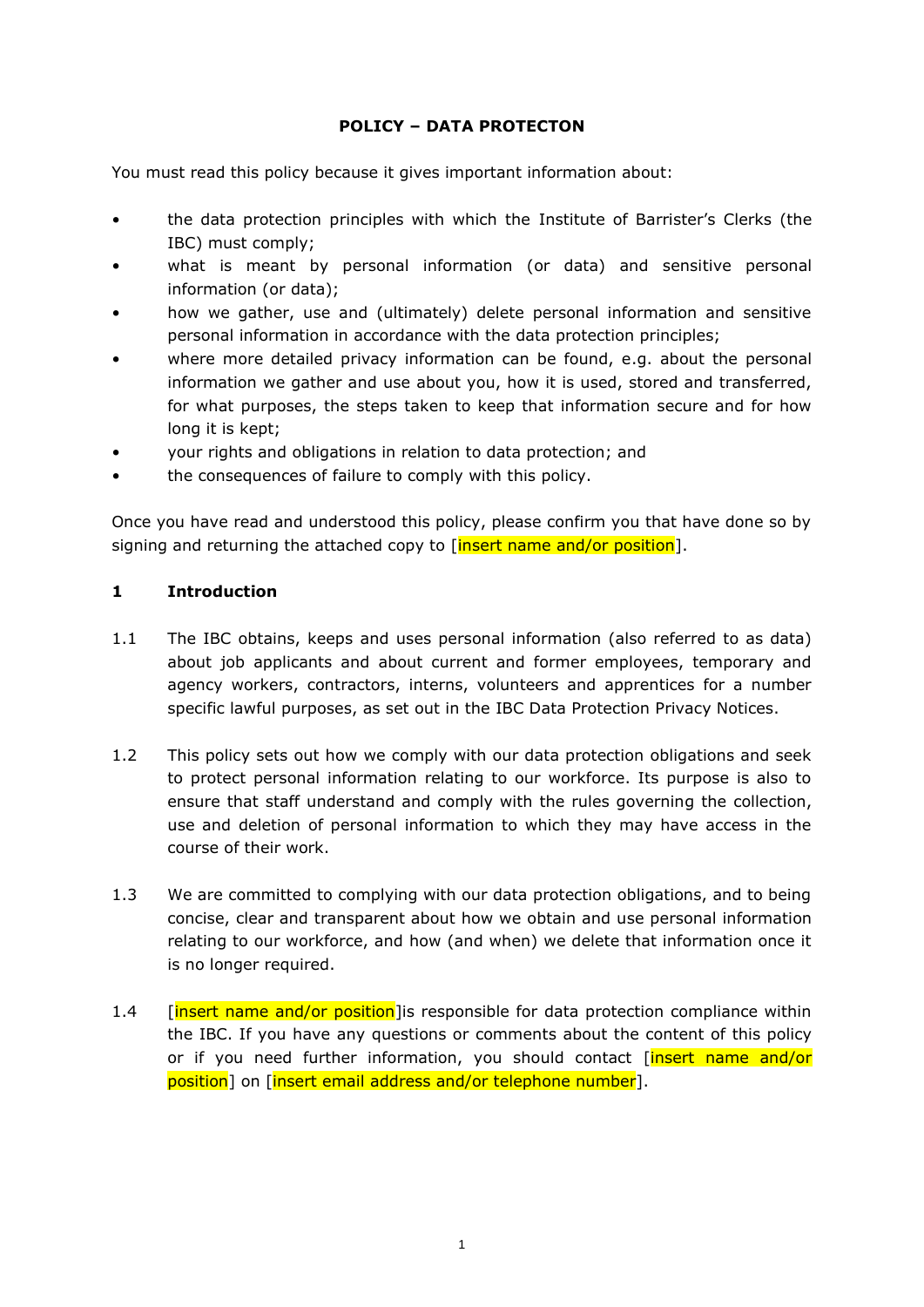### **2 Scope**

- 2.1 This policy applies to the personal information of job applicants and current and former staff, including employees, temporary and agency workers, interns, volunteers and apprentices.
- 2.2 Staff should refer to the IBC's Data Protection Privacy Notice and, where appropriate, to its other relevant policies including in relation to internet, e-mail and communications [insert any other policies such as monitoring, social media, etc.], which contain further information regarding the protection of personal information in those contexts.
- 2.3 We will review and update this policy in accordance with our data protection obligations. It does not form part of any employee's contract of employment and we may amend, update or supplement it from time to time. We will circulate any new or modified policy to staff before it is adopted.

# **3 Definitions**

| criminal records information | means personal information relating to<br>criminal<br>convictions<br>and<br>offences,<br>allegations, proceedings, and related<br>security measures;                     |
|------------------------------|--------------------------------------------------------------------------------------------------------------------------------------------------------------------------|
| data breach                  | means a breach of security leading to<br>the accidental or unlawful destruction,<br>loss, alteration, unauthorised disclosure<br>of, or access to, personal information; |
| data subject                 | the individual to whom the<br>means<br>personal information relates;                                                                                                     |
| personal information         | (also known as personal data) means<br>information relating to an individual who<br>can be identified (directly or indirectly)<br>from that information;                 |
| processing information       | means obtaining, recording, organising,<br>storing, amending, retrieving, disclosing<br>and/or destroying information, or using<br>or doing anything with it;            |
| pseudonymised                | means the process by which personal<br>information is processed in such a way<br>that it cannot be used to identify an                                                   |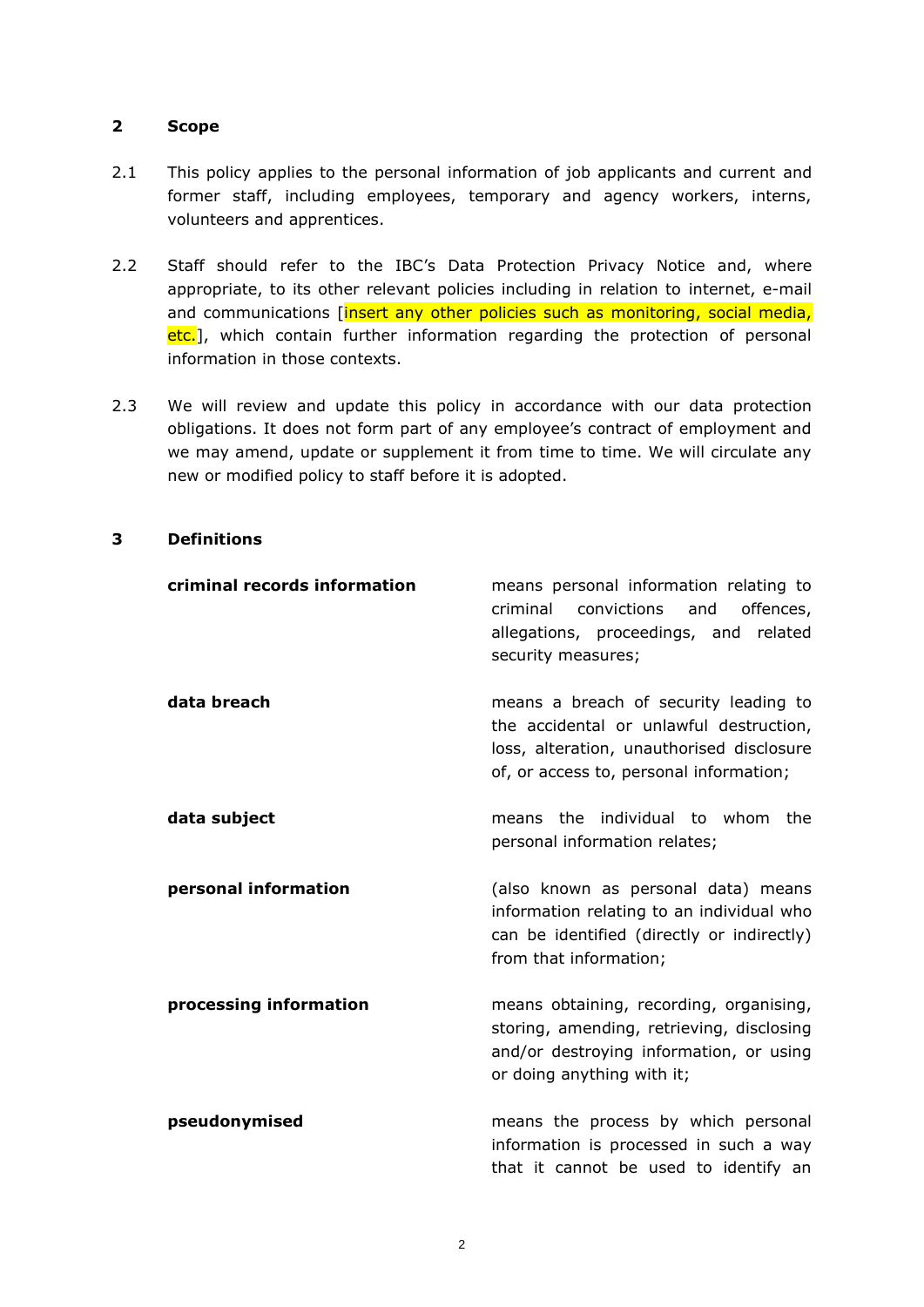individual without the use of additional information, which is kept separately and subject to technical and organisational measures to ensure that the personal information cannot be attributed to an identifiable individual;

**sensitive personal information** (also known as 'special categories of personal data', 'special category data' or 'sensitive personal data') means personal information about an individual's race, ethnic origin, political opinions, religious or philosophical beliefs, trade union membership (or non-membership), genetics information, biometric information (where used to identify an individual) and information concerning an individual's health, sex life or sexual orientation.

#### <span id="page-2-0"></span>**4 Data Protection Principles**

- <span id="page-2-1"></span>4.1 The IBC will comply with the following data protection principles when processing personal information:
	- 4.1.1 we will process personal information lawfully, fairly and in a transparent manner;
	- 4.1.2 we will collect personal information for specified, explicit and legitimate purposes only, and will not process it in a way that is incompatible with those legitimate purposes;
	- 4.1.3 we will only process the personal information that is adequate, relevant and necessary for the relevant purposes;
	- 4.1.4 we will keep accurate and up to date personal information, and take reasonable steps to ensure that inaccurate personal information is deleted or corrected without delay;
	- 4.1.5 we will keep personal information [in a form which permits identification of data subjects] for no longer than is necessary for the purposes for which the information is processed; and
	- 4.1.6 we will take appropriate technical and organisational measures to ensure that personal information is kept secure and protected against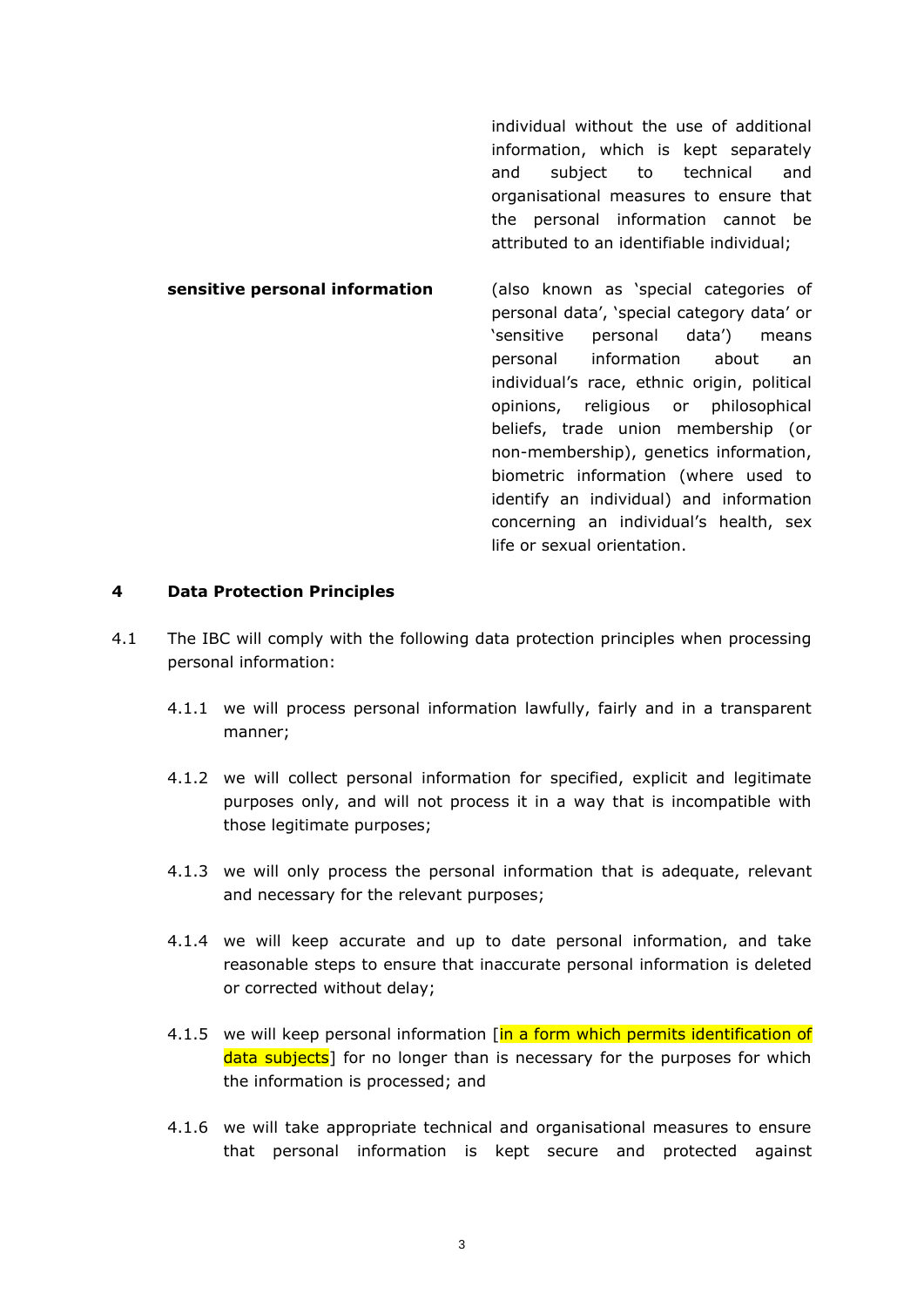<span id="page-3-1"></span>unauthorised or unlawful processing, and against accidental loss, destruction or damage.

## **5 Basis for Processing Personal Information**

- 5.1 In relation to any processing activity, we will, before the processing starts for the first time, and then regularly while it continues:
	- 5.1.1 review the purposes of the particular processing activity, and select the most appropriate lawful basis (or bases) for that processing, i.e.:
		- (a) that the data subject has consented to the processing;
		- (b) that the processing is necessary for the performance of a contract to which the data subject is party or in order to take steps at the request of the data subject prior to entering into a contract;
		- (c) that the processing is necessary for compliance with a legal obligation to which the IBC is subject;
		- (d) that the processing is necessary for the protection of the vital interests of the data subject or another natural person;
		- (e) that the processing is necessary for the performance of a task carried out in the public interest or exercise of official authority; or
		- (f) that the processing is necessary for the purposes of legitimate interests of the IBC or a third party, except where those interests are overridden by the interests of fundamental rights and freedoms of the data subject—see clause [5.2](#page-3-0) below.
	- 5.1.2 except where the processing is based on consent, satisfy ourselves that the processing is necessary for the purpose of the relevant lawful basis (i.e. that there is no other reasonable way to achieve that purpose);
	- 5.1.3 document our decision as to which lawful basis applies, to help demonstrate our compliance with the data protection principles;
	- 5.1.4 include information about both the purposes of the processing and the lawful basis for it in our relevant privacy notice(s);
	- 5.1.5 where sensitive personal information is processed, also identify a lawful special condition for processing that information (see paragraph [6.2.2](#page-4-0) below), and document it; and
	- 5.1.6 where criminal offence information is processed, also identify a lawful condition for processing that information, and document it.
- <span id="page-3-0"></span>5.2 When determining whether the IBC's legitimate interests are the most appropriate basis for lawful processing, we will: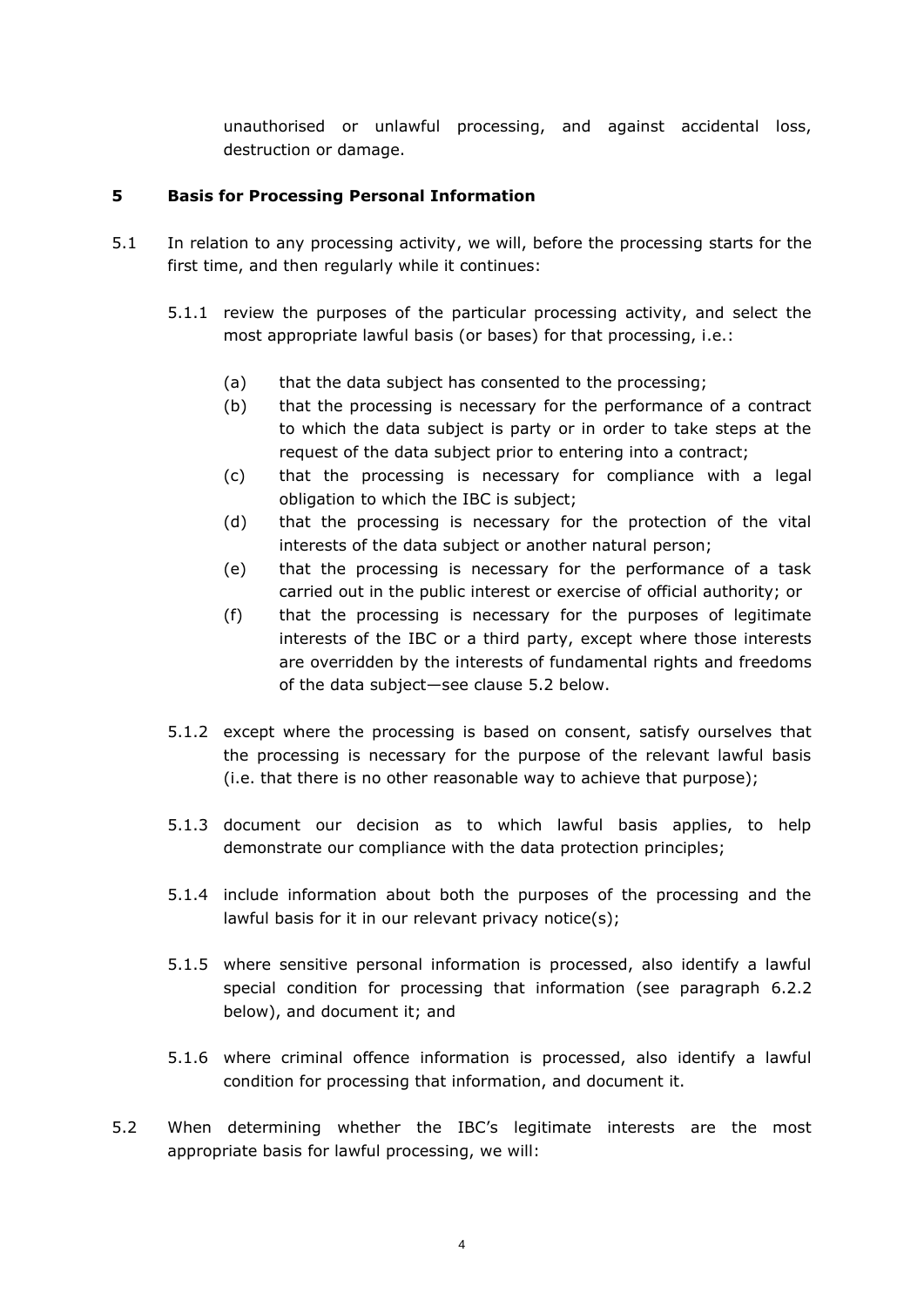- 5.2.1 conduct a Legitimate Interests Assessment (LIA) and keep a record of it, to ensure that we can justify our decision;
- 5.2.2 if the LIA identifies a significant privacy impact, consider whether we also need to conduct a Data Protection Impact Assessment (DPIA);
- 5.2.3 keep the LIA under review, and repeat it if circumstances change; and
- 5.2.4 include information about our legitimate interests in our relevant privacy notice(s).

## **6 Sensitive Personal information**

- 6.1 Sensitive personal information is sometimes referred to as 'special categories of personal data' 'special category data' or 'sensitive personal data'.
- <span id="page-4-0"></span>6.2 The IBC may from time to time need to process sensitive personal information. We will only process sensitive personal information if:
	- 6.2.1 we have a lawful basis for doing so as set out in paragraph [5.1.1](#page-3-1) above, e.g. it is necessary for the performance of the employment contract, to comply with the IBC's legal obligations or for the purposes of the IBC's legitimate interests; and
	- 6.2.2 one of the special conditions for processing sensitive personal information applies, e.g.:
		- (a) the data subject has given explicit consent;
		- (b) the processing is necessary for the purposes of exercising the employment law rights or obligations of the IBC or the data subject;
		- (c) the processing is necessary to protect the data subject's vital interests, and the data subject is physically incapable of giving consent;
		- (d) processing relates to personal data which are manifestly made public by the data subject;
		- (e) the processing is necessary for the establishment, exercise or defence of legal claims; or
		- (f) the processing is necessary for reasons of substantial public interest.
- <span id="page-4-1"></span>6.3 Before processing any sensitive personal information, staff must notify [insert] name and/or position] of the proposed processing, in order that *[insert name*] and/or position] may assess whether the processing complies with the criteria noted above.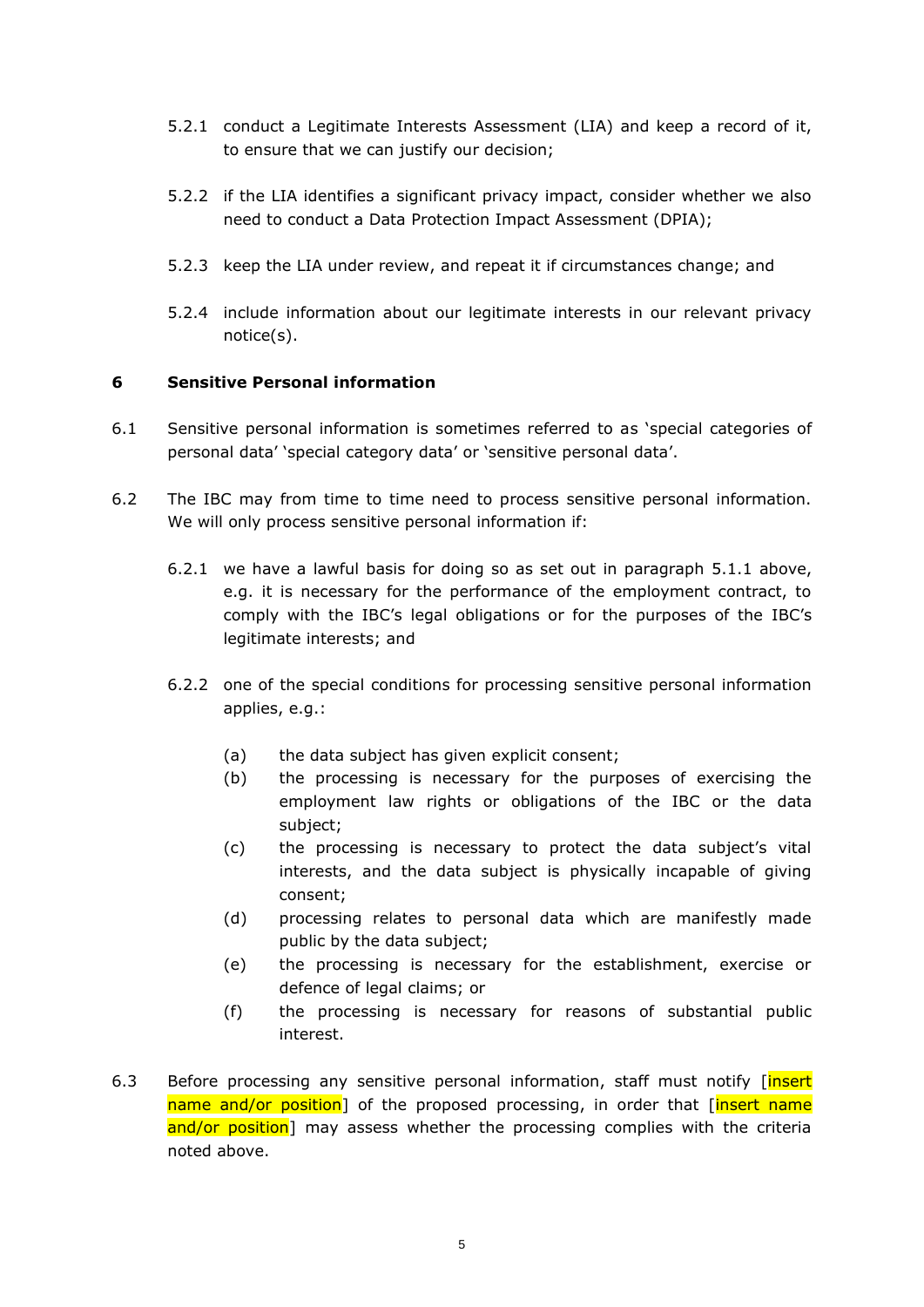- 6.4 Sensitive personal information will not be processed until:
	- 6.4.1 the assessment referred to in paragraph [6.3](#page-4-1) has taken place; and
	- 6.4.2 the individual has been properly informed (by way of a privacy notice or otherwise) of the nature of the processing, the purposes for which it is being carried out and the legal basis for it.
- 6.5 The IBC will not carry out automated decision-making (including profiling) based on any individual's sensitive personal information.
- 6.6 The IBC's Data Protection Privacy Notice sets out the types of sensitive personal information that the IBC processes, what it is used for and the lawful basis for the processing.
- 6.7 In relation to sensitive personal information, the IBC will comply with the procedures set out in paragraphs [6.8](#page-5-0) and [6.9](#page-5-1) below to make sure that it complies with the data protection principles set out in paragraph [4](#page-2-0) above.
- <span id="page-5-0"></span>6.8 **During the recruitment process**: [insert name and/or position], with guidance from [insert name and/or position of person responsible for data protection], will ensure that (except where the law permits otherwise):
	- 6.8.1 during the short-listing, interview and decision-making stages, no questions are asked relating to sensitive personal information, e.g. race or ethnic origin, trade union membership or health;
	- 6.8.2 if sensitive personal information is received, e.g., the applicant provides it without being asked for it within their CV or during the interview, no record is kept of it and any reference to it is immediately deleted or redacted;
	- 6.8.3 any completed equal opportunities monitoring form is kept separate from the individual's application form, and not be seen by the person shortlisting, interviewing or making the recruitment decision;
	- 6.8.4 'right to work' checks are carried out before an offer of employment is made unconditional, and not during the earlier short-listing, interview or decision-making stages;
	- 6.8.5 we will [not ask health questions in connection with recruitment **OR** only ask health questions once an offer of employment has been made].
- <span id="page-5-1"></span>6.9 **During employment**: [insert name and/or position], with guidance from [insert name and/or position of person responsible for data protection], will process: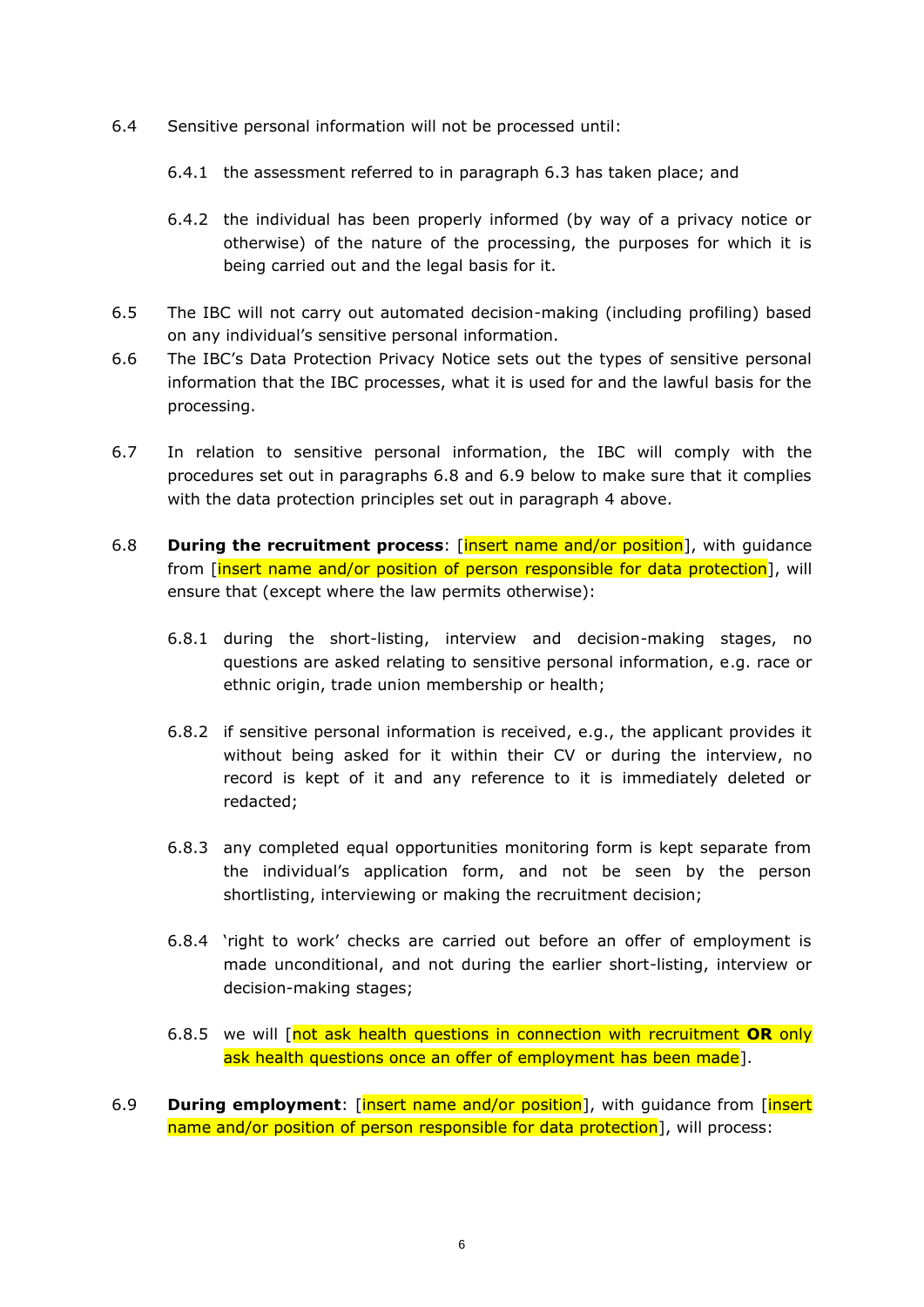- 6.9.1 health information for the purposes of administering sick pay, keeping sickness absence records, monitoring staff attendance and facilitating employment-related health and sickness benefits;
- 6.9.2 sensitive personal information for the purposes of equal opportunities monitoring and pay equality reporting. [Where possible, this information will be anonymised l; and
- 6.9.3 trade union membership information for the purposes of staff administration and administering 'check off'.

# **7 Criminal Records Information**

Criminal records information will be processed in accordance with Appendix 1 of this policy.

## **8 Data Protection Impact Assessments (DPIAs)**

- 8.1 Where processing is likely to result in a high risk to an individual's data protection rights (e.g. where the IBC is planning to use a new form of technology), we will, before commencing the processing, carry out a DPIA to assess:
	- 8.1.1 whether the processing is necessary and proportionate in relation to its purpose;
	- 8.1.2 the risks to individuals; and
	- 8.1.3 what measures can be put in place to address those risks and protect personal information.
- 8.2 Before any new form of technology is introduced, the manager responsible should therefore contact [insert name and/or position of person responsible for data **protection**] in order that a DPIA can be carried out.
- 8.3 During the course of any DPIA, the IBC will seek the advice of the [insert name and/or position of person responsible for data protection and the views of [a] representative group of employees and any other relevant stakeholders.

## **9 Documentation and Records**

9.1 We will keep written records of processing activities  $\sqrt{\frac{m}{\cosh n}}$  are high risk, i.e. which may result in a risk to individuals' rights and freedoms or involve sensitive personal information or criminal records information], including: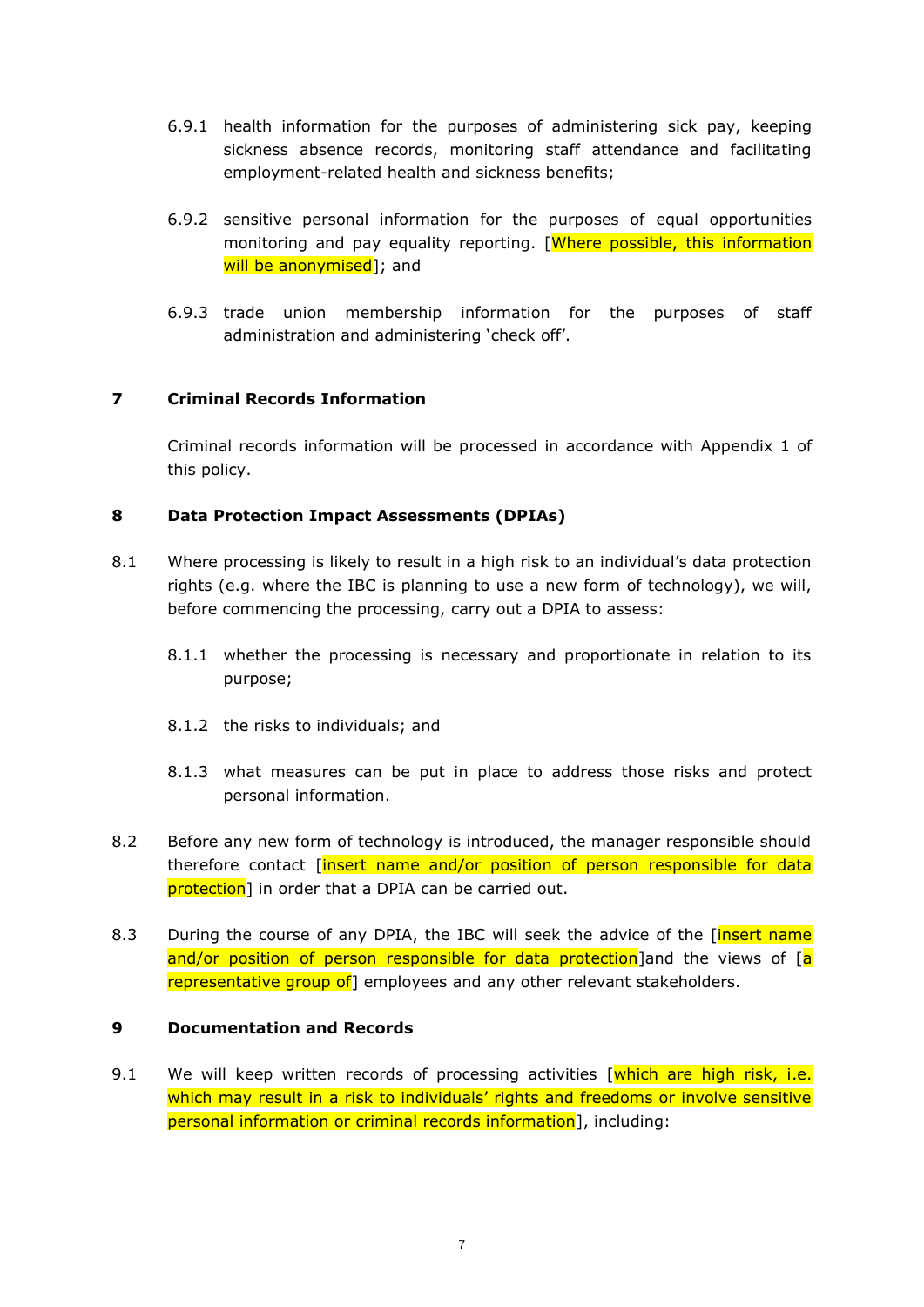- 9.1.1 the name and details of the IBC's organisation  $f$  (and where applicable, of other controllers, the employer's representative and person responsible for data protection)];
- 9.1.2 the purposes of the processing;
- 9.1.3 a description of the categories of individuals and categories of personal data;
- 9.1.4 categories of recipients of personal data;
- 9.1.5 [where relevant, details of transfers to third countries, including documentation of the transfer mechanism safeguards in place;]
- 9.1.6 where possible, retention schedules; and
- 9.1.7 where possible, a description of technical and organisational security measures.

9.2

- 9.3 As part of our record of processing activities we document, or link to documentation, on:
	- 9.3.1 information required for privacy notices;
	- 9.3.2 records of consent;
	- 9.3.3 controller-processor contracts;
	- 9.3.4 the location of personal information;
	- 9.3.5 DPIAs; and
	- 9.3.6 records of data breaches.
- 9.4 If we process sensitive personal information or criminal records information, we will keep written records of:
	- 9.4.1 the relevant purpose(s) for which the processing takes place, including (where required) why it is necessary for that purpose;
	- 9.4.2 the lawful basis for our processing; and
	- 9.4.3 whether we retain and erase the personal information in accordance with our policy document and, if not, the reasons for not following our policy.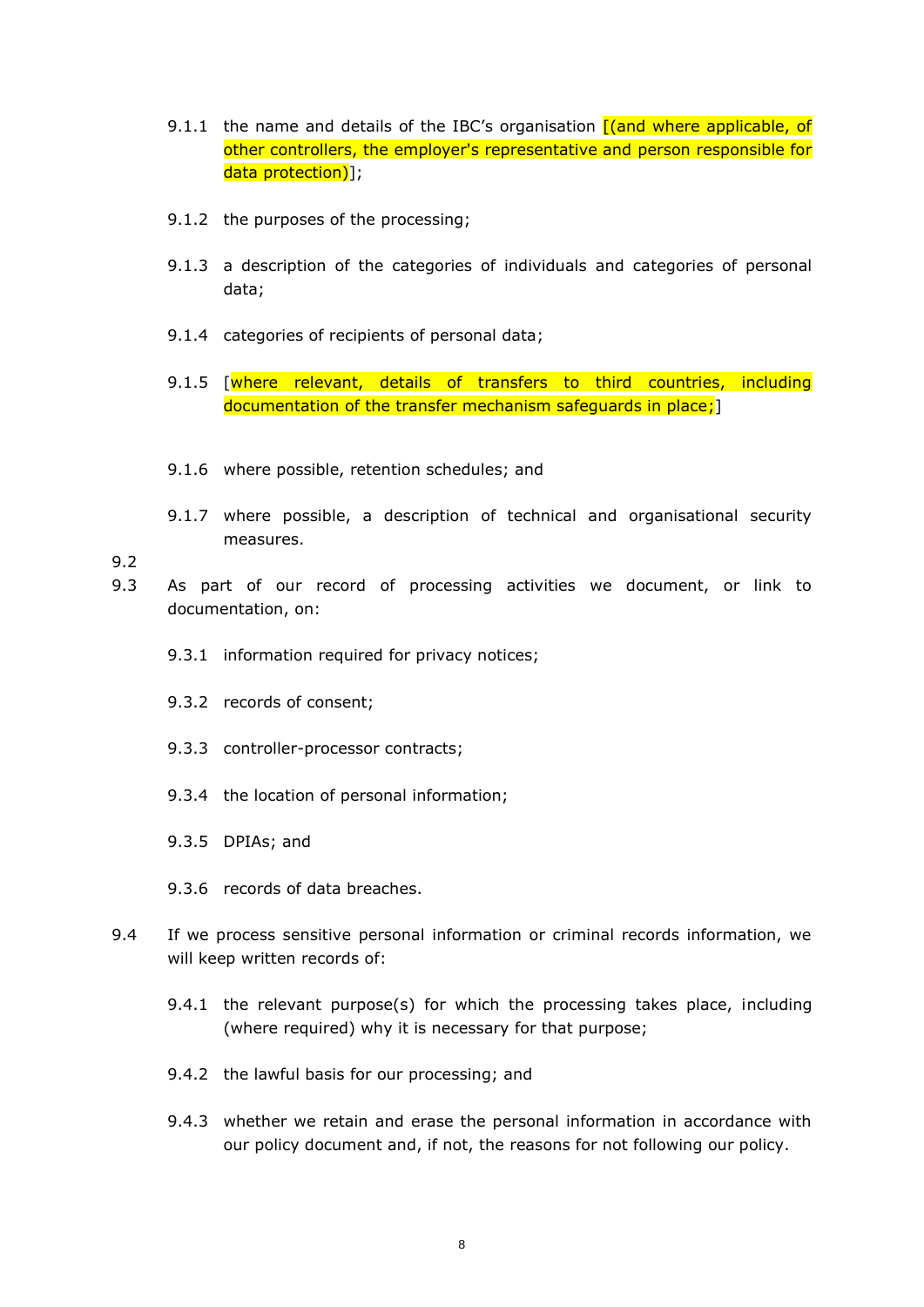- 9.5 We will conduct regular reviews of the personal information we process and update our documentation accordingly. [This may include:
	- 9.5.1 carrying out information audits to find out what personal information the IBC holds;
	- 9.5.2 distributing questionnaires and talking to staff across the IBC to get a more complete picture of our processing activities; and
	- 9.5.3 reviewing our policies, procedures, contracts and agreements to address areas such as retention, security and data sharing.]
- 9.6 [We document our processing activities in electronic form so we can add, remove and amend information easily.]

### **10 Privacy Notice**

- 10.1 The IBC will issue privacy notices from time to time, informing you about the personal information that we collect and hold relating to you, how you can expect your personal information to be used and for what purposes.
- 10.2 We will take appropriate measures to provide information in privacy notices in a concise, transparent, intelligible and easily accessible form, using clear and plain language.

### **11 Individual Rights**

- <span id="page-8-1"></span><span id="page-8-0"></span>11.1 You (in common with other data subjects) have the following rights in relation to your personal information:
	- 11.1.1 to be informed about how, why and on what basis that information is processed—see the IBC's Data Protection Privacy Notice;
	- 11.1.2 to obtain confirmation that your information is being processed and to obtain access to it and certain other information, by making a subject access request—see the IBC's subject access request policy;
	- 11.1.3 to have data corrected if it is inaccurate or incomplete;
	- 11.1.4 to have data erased if it is no longer necessary for the purpose for which it was originally collected/processed, or if there are no overriding legitimate grounds for the processing (this is sometimes known as 'the right to be forgotten');
	- 11.1.5 to restrict the processing of personal information where the accuracy of the information is contested, or the processing is unlawful (but you do not want the data to be erased), or where the employer no longer needs the personal information but you require the data to establish, exercise or defend a legal claim; and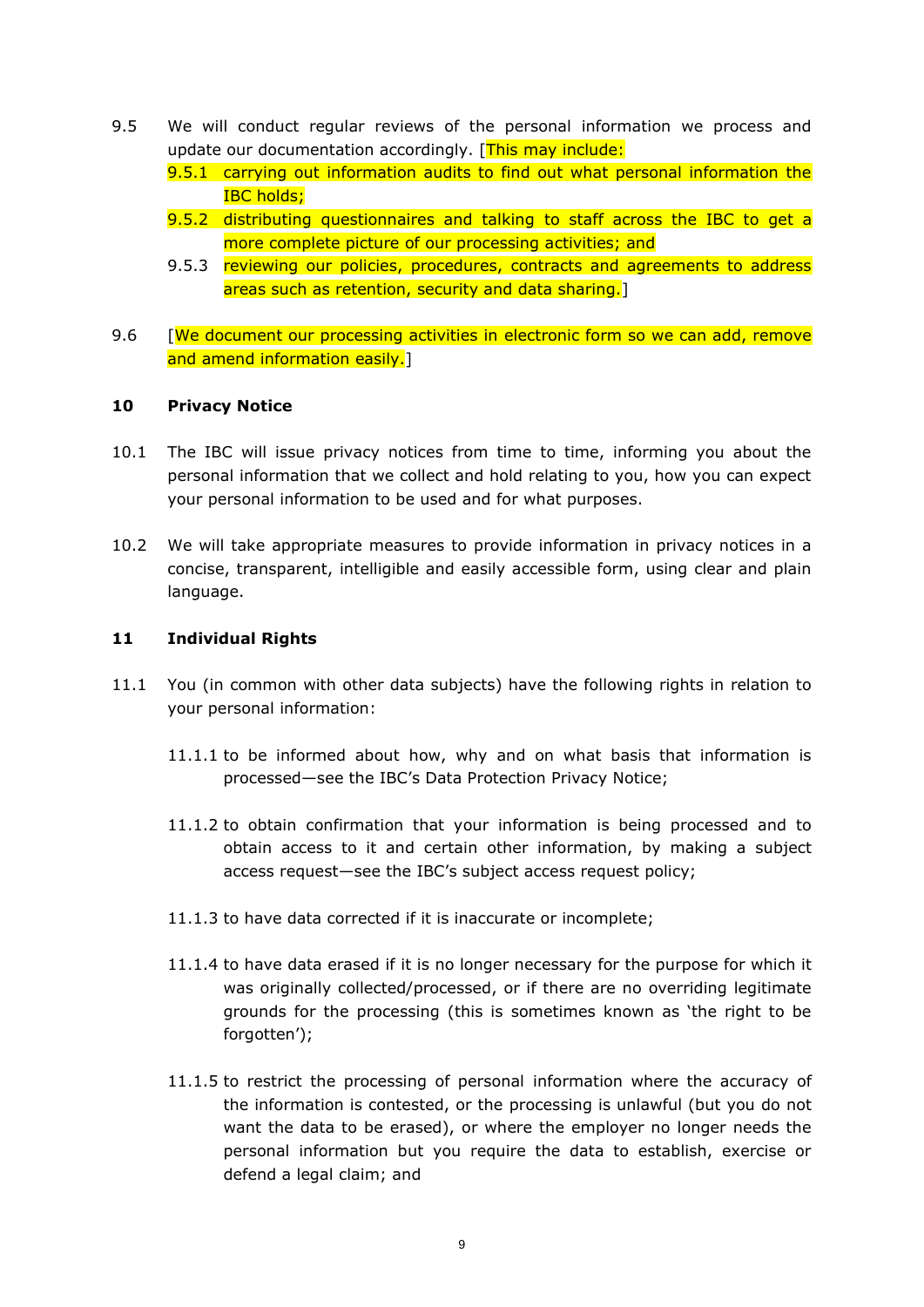- <span id="page-9-0"></span>11.1.6 to restrict the processing of personal information temporarily where you do not think it is accurate (and the employer is verifying whether it is accurate), or where you have objected to the processing (and the employer is considering whether the organisation's legitimate grounds override your interests).
- 11.2 If you wish to exercise any of the rights in paragraphs [11.1.3](#page-8-0) to [11.1.6,](#page-9-0) please contact [insert name and/or position of person responsible for data protection].

### **12 Individual Obligations**

- 12.1 Individuals are responsible for helping the IBC keep their personal information up to date. You should let [insert name and/or position] know if the information you have provided to the IBC changes, for example if you move house or change details of the bank or building society account to which you are paid. [Alternatively, you can update your own personal information on a secure basis via the IBC's intranet.]
- 12.2 You may have access to the personal information of other members of staff, suppliers and customers/clients of the IBC in the course of your employment or engagement. If so, the IBC expects you to help meet its data protection obligations to those individuals. For example, you should be aware that they may also enjoy the rights set out in paragraph [11.1](#page-8-1) above.
- 12.3 If you have access to personal information, you must:
	- 12.3.1 only access the personal information that you have authority to access, and only for authorised purposes;
	- 12.3.2 only allow other IBC staff to access personal information if they have appropriate authorisation;
	- 12.3.3 only allow individuals who are not IBC staff to access personal information if you have specific authority to do so from [insert name and/or position of person responsible for data protection];
	- 12.3.4 keep personal information secure (e.g. by complying with rules on access to premises, computer access, password protection and secure file storage and destruction and other precautions communicated to you by the IBC from time to time;
	- 12.3.5 not remove personal information, or devices containing personal information (or which can be used to access it), from the IBC's premises unless appropriate security measures are in place (such as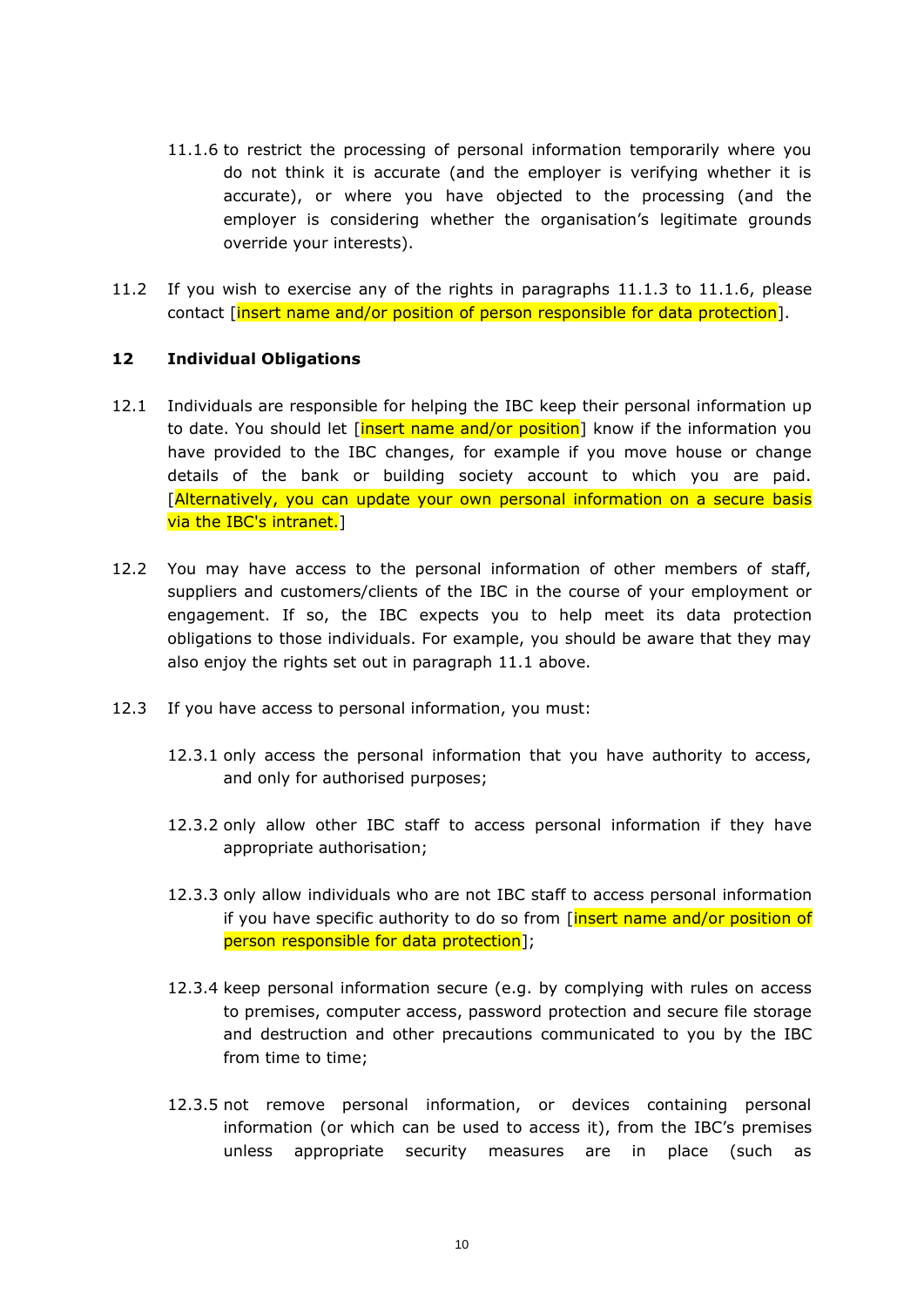pseudonymisation, encryption or password protection) to secure the information and the device; and

- 12.3.6 not store personal information on local drives or on personal devices that are used for work purposes.
- 12.4 You should contact [insert name and/or position of person responsible for data protection lif you are concerned or suspect that one of the following has taken place (or is taking place or likely to take place):
	- 12.4.1 processing of personal data without a lawful basis for its processing or, in the case of sensitive personal information, without one of the conditions in paragraph [6.2.2](#page-4-0) being met;
	- 12.4.2 any data breach as set out in paragraph [15.1](#page-12-0) below;
	- 12.4.3 access to personal information without the proper authorisation;
	- 12.4.4 personal information not kept or deleted securely;
	- 12.4.5 removal of personal information, or devices containing personal information (or which can be used to access it), from the IBC's premises without appropriate security measures being in place;
	- 12.4.6 any other breach of this policy or of any of the data protection principles set out in paragraph [4.1](#page-2-1) above.

## **13 Information Security**

- 13.1 The IBC will use appropriate technical and organisational measures [in] accordance with the IBC's policies] to keep personal information secure, and in particular to protect against unauthorised or unlawful processing and against accidental loss, destruction or damage. These may include:
	- 13.1.1 making sure that, where possible, personal information is pseudonymised or encrypted;
	- 13.1.2 ensuring the ongoing confidentiality, integrity, availability and resilience of processing systems and services;
	- 13.1.3 ensuring that, in the event of a physical or technical incident, availability and access to personal information can be restored in a timely manner; and
	- 13.1.4 a process for regularly testing, assessing and evaluating the effectiveness of technical and organisational measures for ensuring the security of the processing.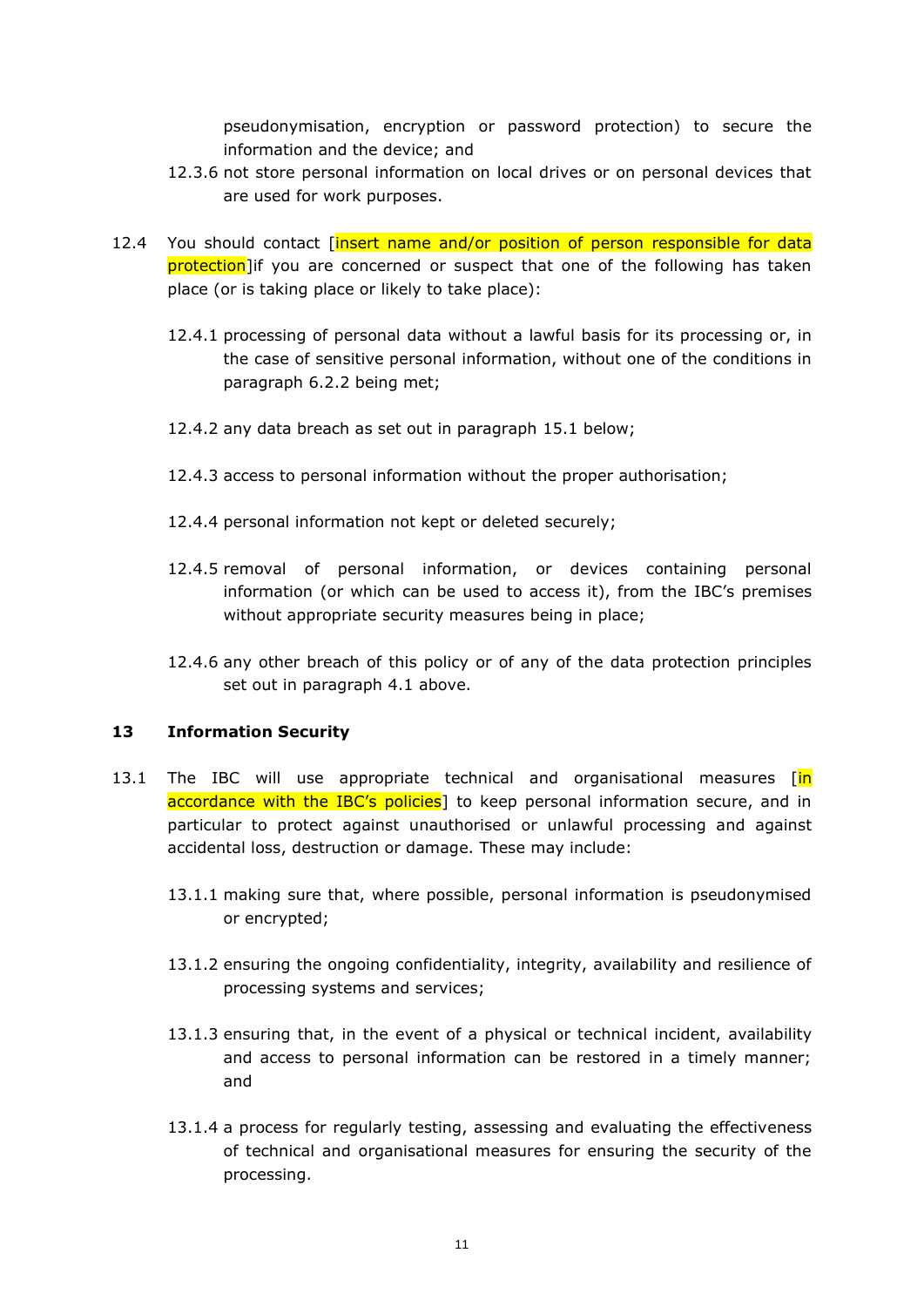- 13.2 Where the IBC uses external organisations to process personal information on its behalf, additional security arrangements need to be implemented in contracts with those organisations to safeguard the security of personal information. In particular, contracts with external organisations must provide that:
	- 13.2.1 the organisation may act only on the written instructions of the IBC;
	- 13.2.2 those processing the data are subject to a duty of confidence;
	- 13.2.3 appropriate measures are taken to ensure the security of processing;
	- 13.2.4 sub-contractors are only engaged with the prior consent of the IBC and under a written contract;
	- 13.2.5 the organisation will assist the IBC in providing subject access and allowing individuals to exercise their rights in relation to data protection;
	- 13.2.6 the organisation will assist the IBC in meeting its obligations in relation to the security of processing, the notification of data breaches and data protection impact assessments;
	- 13.2.7 the organisation will delete or return all personal information to the IBC as requested at the end of the contract; and
	- 13.2.8 the organisation will submit to audits and inspections, provide the with whatever information it needs to ensure that they are both meeting their data protection obligations, and tell the IBC immediately if it is asked to do something infringing data protection law.
- 13.3 Before any new agreement involving the processing of personal information by an external organisation is entered into, or an existing agreement is altered, the relevant staff must seek approval of its terms by the [insert name and/or position of person responsible for data protection].

#### **14 Storage and Retention of Personal Information**

- 14.1 Personal information (and sensitive personal information) will be kept securely.
- 14.2 Personal information (and sensitive personal information) should not be retained for any longer than necessary. The length of time over which data should be retained will depend upon the circumstances, including the reasons why the personal information was obtained. Where there is any uncertainty, staff should consult [insert name and/or position of person responsible for data protection].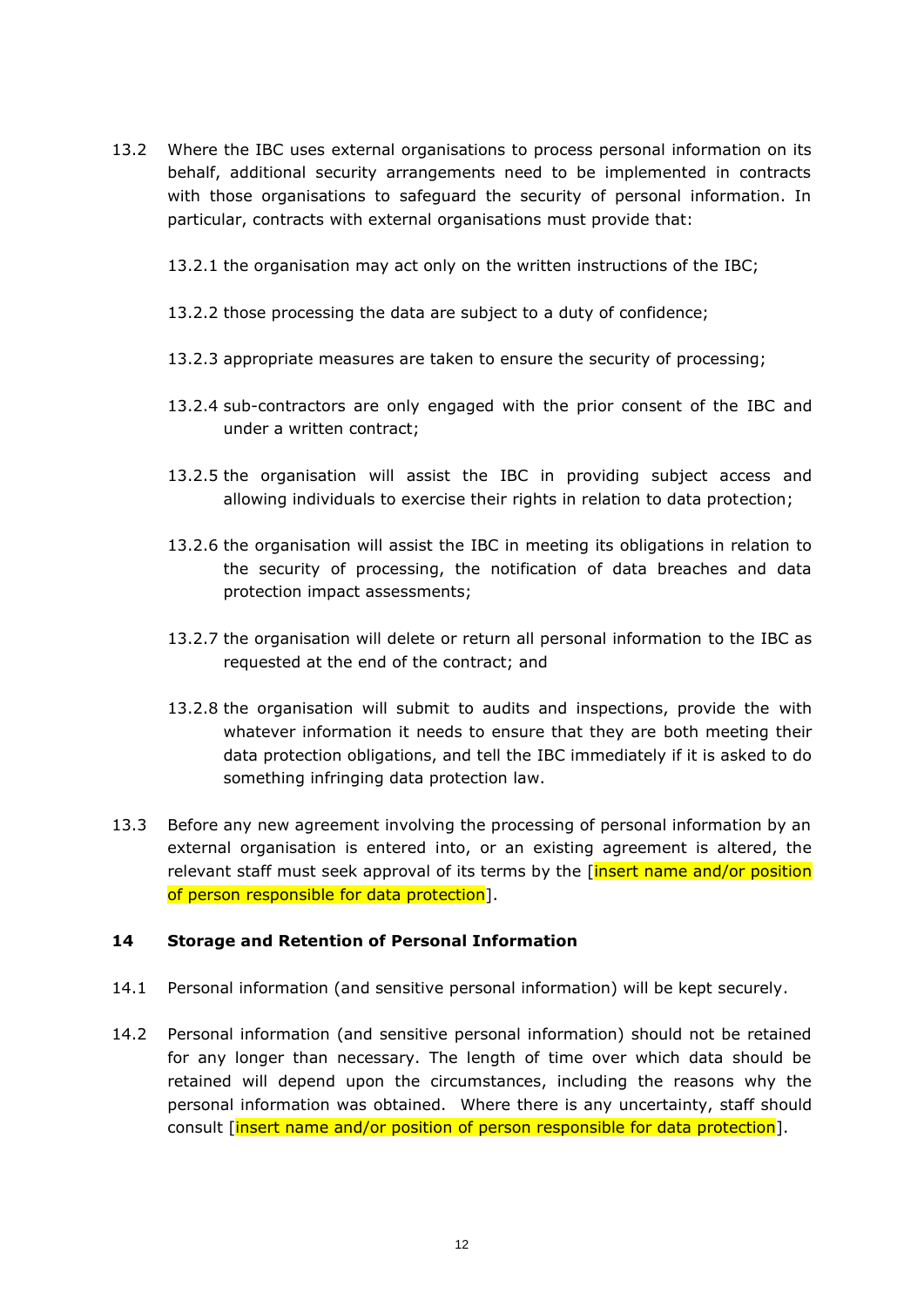14.3 Personal information (and sensitive personal information) that is no longer required will be deleted permanently from our information systems and any hard copies will be destroyed securely.

### **15 Data Breaches**

- <span id="page-12-0"></span>15.1 A data breach may take many different forms, for example:
	- 15.1.1 loss or theft of data or equipment on which personal information is stored;
	- 15.1.2 unauthorised access to or use of personal information either by a member of staff or third party;
	- 15.1.3 loss of data resulting from an equipment or systems (including hardware and software) failure;
	- 15.1.4 human error, such as accidental deletion or alteration of data;
	- 15.1.5 unforeseen circumstances, such as a fire or flood;
	- 15.1.6 deliberate attacks on IT systems, such as hacking, viruses or phishing scams; and
	- 15.1.7 'blagging' offences, where information is obtained by deceiving the organisation which holds it.
- 15.2 The IBC will:
	- 15.2.1 make the required report of a data breach to the Information Commissioner's Office without undue delay and, where possible within 72 hours of becoming aware of it, if it is likely to result in a risk to the rights and freedoms of individuals; and
	- 15.2.2 notify the affected individuals if a data breach is likely to result in a high risk to their rights and freedoms and notification is required by law.

### **16 International Transfers**

16.1 [The IBC will not transfer personal information outside the UK, or to international organisations.

## **OR**

The IBC may transfer personal information outside the UK [to [insert name of country] and/or to international organisations on the basis [that that country, territory or organisation is designated as having an adequate level of protection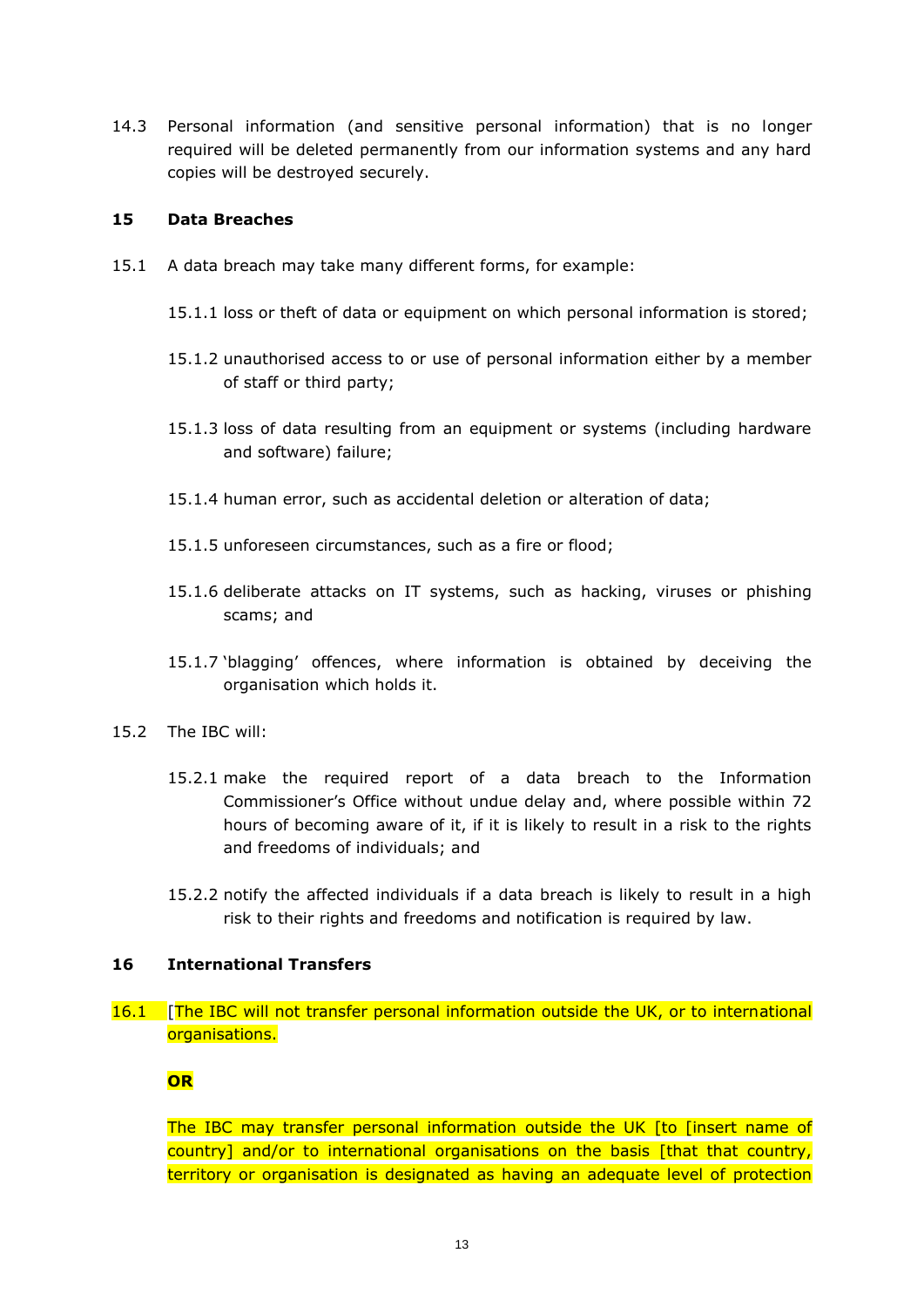**OR** that the organisation receiving the information has provided adequate safeguards by way of [binding corporate rules **OR** standard data protection clauses **OR** of compliance with an approved code of conduct]].]

### **17 Training**

The IBC will ensure that staff are adequately trained regarding their data protection responsibilities. Individuals whose roles require regular access to personal information, or who are responsible for implementing this policy or responding to subject access requests under this policy, will receive additional training to help them understand their duties and how to comply with them.

### **18 Consequences of Failing to Comply**

- 18.1 The IBC takes compliance with this policy very seriously. Failure to comply with the policy:
	- 18.1.1 puts at risk the individuals whose personal information is being processed; and
	- 18.1.2 carries the risk of significant civil and criminal sanctions for the individual and the IBC; and
	- 18.1.3 may, in some circumstances, amount to a criminal offence by the individual.
- 18.2 Because of the importance of this policy, an employee's failure to comply with any requirement of it may lead to disciplinary action under our procedures, and this action may result in dismissal for gross misconduct. If a non-employee breaches this policy, they may have their contract terminated with immediate effect.
- 18.3 If you have any questions or concerns about anything in this policy, do not hesitate to contact [insert name and/or position of person responsible for data protection].

I have read and understood this policy and agree to abide by its terms.

Signed: \_\_\_\_\_\_\_\_\_\_\_\_\_\_\_\_\_\_\_\_\_\_\_\_\_\_\_\_\_\_\_\_

Name:

Date: \_\_\_\_\_\_\_\_\_\_\_\_\_\_\_\_\_\_\_\_\_\_\_\_\_\_\_\_\_\_\_\_\_\_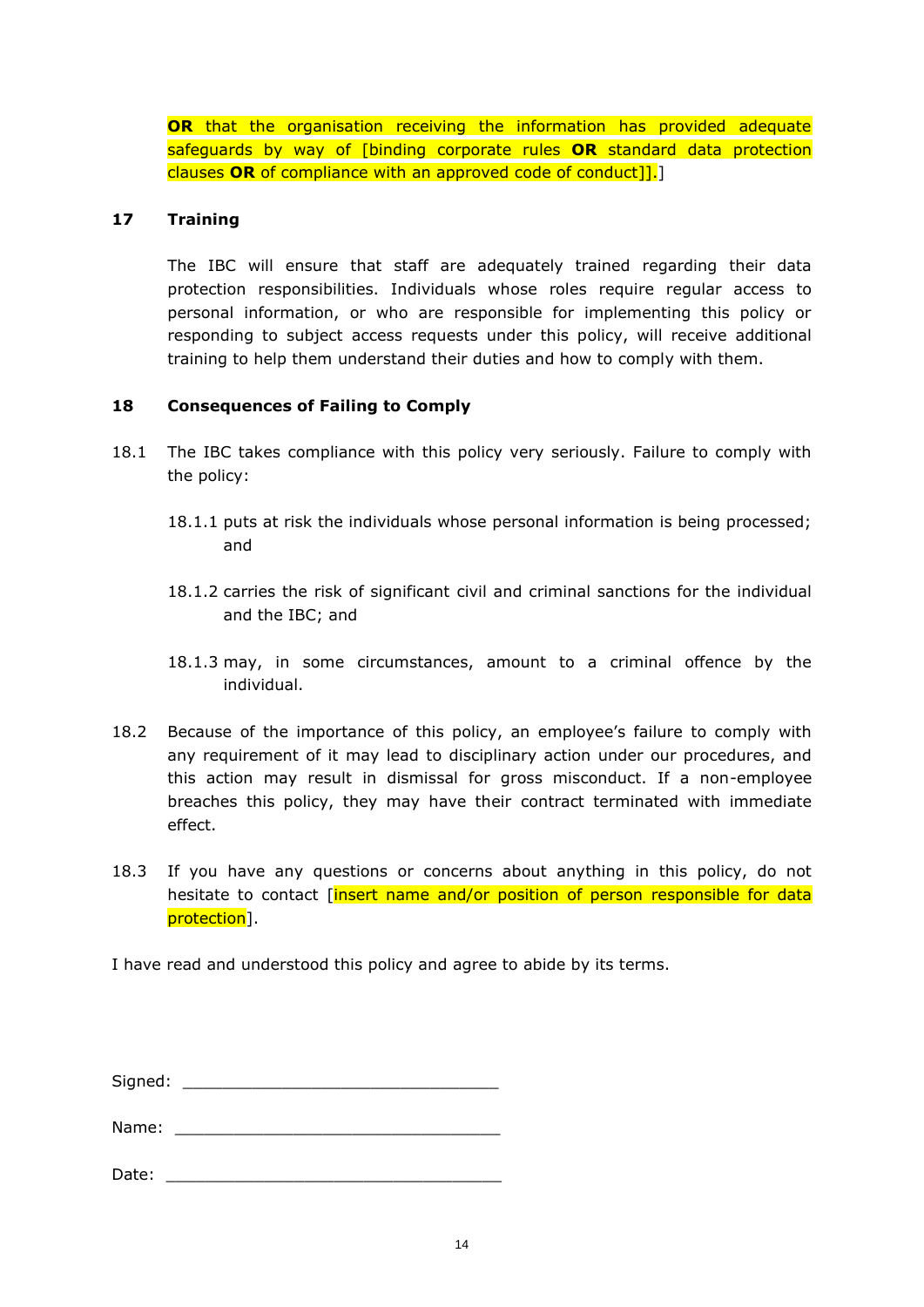# **APPENDIX 1 – CRIMINAL RECORDS INFORMATION**

- 1.1 This Appendix 1 supplements the IBC's Data Protection Policy.
- 1.2 This document sets out the IBC's policy on asking questions about a prospective (or existing) employee's criminal record, and carrying out Disclosure and Barring Service (DBS) checks.
- 1.3 The IBC is committed to compliance with the DBS Code of Practice and our data protection obligations, to treat prospective employees fairly and not to discriminate unfairly against any subject of a criminal record check on the basis of a conviction or other information revealed. This Appendix 1 sets out how we comply with our data protection obligations in respect of criminal records information and seek to protect such information, and to ensure that staff understand and comply with the rules governing the collection, use and deletion of criminal records information to which they may have access in the course of their work.
- 1.4 We are committed to complying with our data protection obligations and the DBS Code of Practice in relation to criminal records information, in particular:
	- 1.4.1 in relation to the circumstances in which we seek criminal records information;
	- 1.4.2 by being concise, clear and transparent about how we obtain and use such information, and how (and when) we delete it once it is no longer required; and
	- 1.4.3 by ensuring the correct handling, use, storage, retention and disposal of DBS certificates and certificate information.

## **2 Policy Statement - Criminal Records Information**

- 2.1 Having a criminal record will not necessarily bar you from working with us. We will take into account the circumstances and background of any offences and whether they are relevant to the position in question, balancing the rights and interests of the individual, our employees, customers/clients, suppliers and the public.
- 2.2 We will treat all applicants, employees and volunteers fairly but reserve the right to withdraw an offer of employment if you do not disclose relevant information, or if a DBS check reveals information which we reasonably believe would make you unsuitable for the role.

## **3 Scope and Definitions**

3.1 This Appendix 1 applies to criminal records information relating to job applicants and current and former staff, including employees, temporary and agency workers, interns, volunteers and apprentices.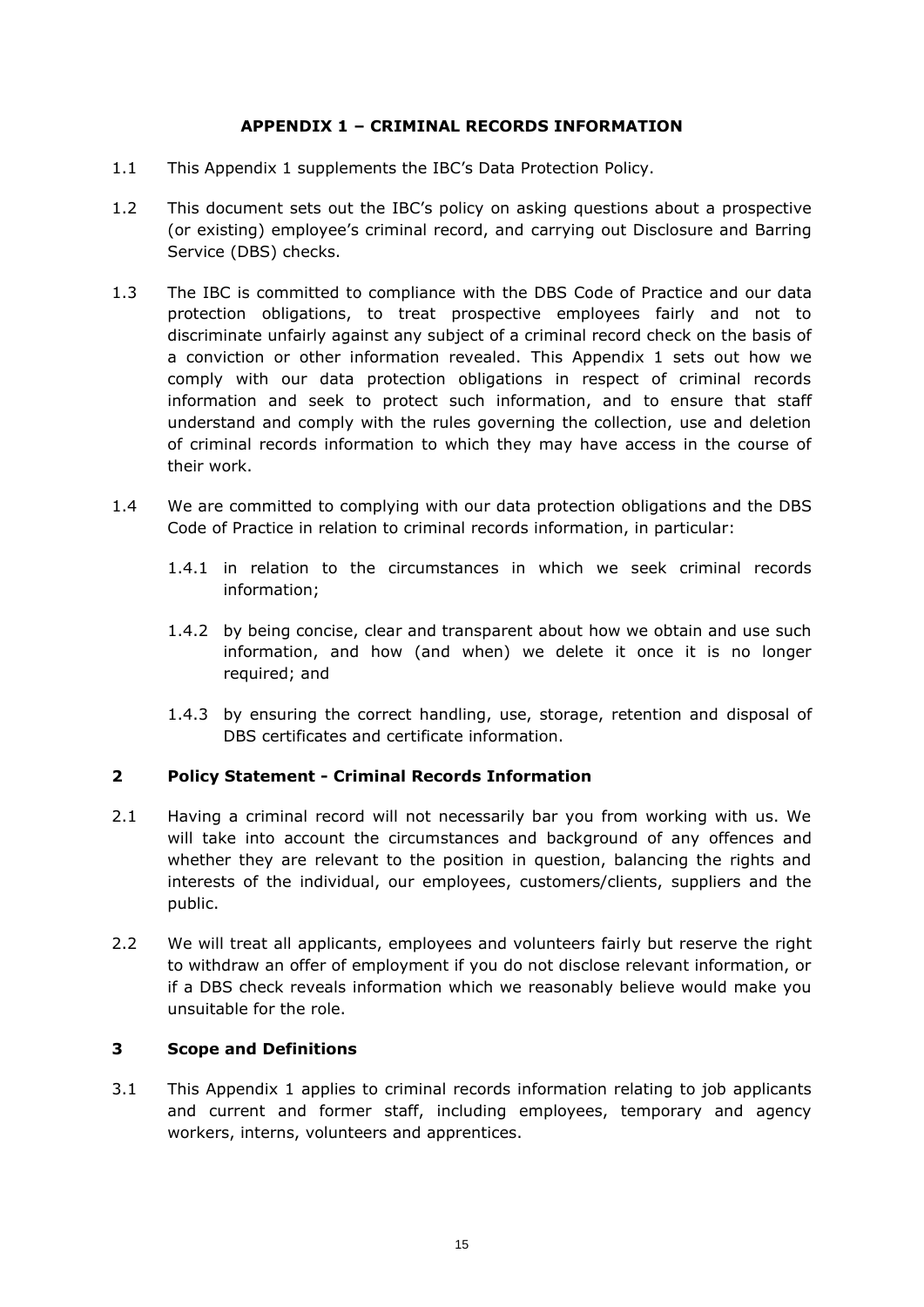- 3.2 Staff should refer to the IBC's Data Protection Policy and Data Protection Privacy Notice] and, where appropriate, to its other relevant policies.
- 3.3 We will review and update this Appendix 1 in accordance with our data protection obligations. It does not form part of any employee's contract of employment and we may amend, update or supplement it from time to time. We will circulate any new or modified Appendix 1 to staff before it is adopted.
- 3.4 The definitions set out in the IBC's Data Protection Policy apply to terms used in this Appendix 1.

## **4 Asking for Criminal Records Information**

- <span id="page-15-1"></span>4.1 Before recruiting for any post [insert name and/or position] will, with advice from [insert name and/or position of person responsible for data protection], assess whether it is justified in seeking criminal records information for that particular post (see paragraph [4.3](#page-15-0) below) and, if so:
	- 4.1.1 whether it is appropriate to limit the information sought to offences that have a direct bearing on suitability for the job in question; and
	- 4.1.2 whether the information should be obtained from the individual or the DBS.
- 4.2 If an assessment under paragraph [4.1](#page-15-1) has been carried out for the same or a similar post within the last  $\lceil 12 \rceil$  months,  $\lceil$ insert name and/or position] may rely on that assessment.
- <span id="page-15-0"></span>4.3 The IBC will be justified in obtaining criminal records information for a particular post if it is necessary:
	- 4.3.1 for the performance of the employment contract for that post;
	- 4.3.2 in order for the IBC to comply with a legal obligation to which it is subject;
	- 4.3.3 in order to protect the vital interests of [insert relevant description e.g., vulnerable service users]; and/or
	- 4.3.4 for the purposes of the IBC's legitimate interests.
- 4.4 The level of criminal records information and DBS check that the IBC is entitled to request (i.e. a criminal records certificate (CRC) or enhanced criminal records certificate (ECRC)) will depend on the post for which the prospective employee's suitability is being assessed. Further details are set out in Appendix 2.
- <span id="page-15-2"></span>4.5 We will only ask for criminal records information once the employee has a conditional offer of employment.
- 4.6 We will only ask an individual to provide criminal records information in relation to convictions and cautions that the IBC would be legally entitled to see in a DBS check for the relevant post (see paragraph [4.4](#page-15-2) above), i.e.: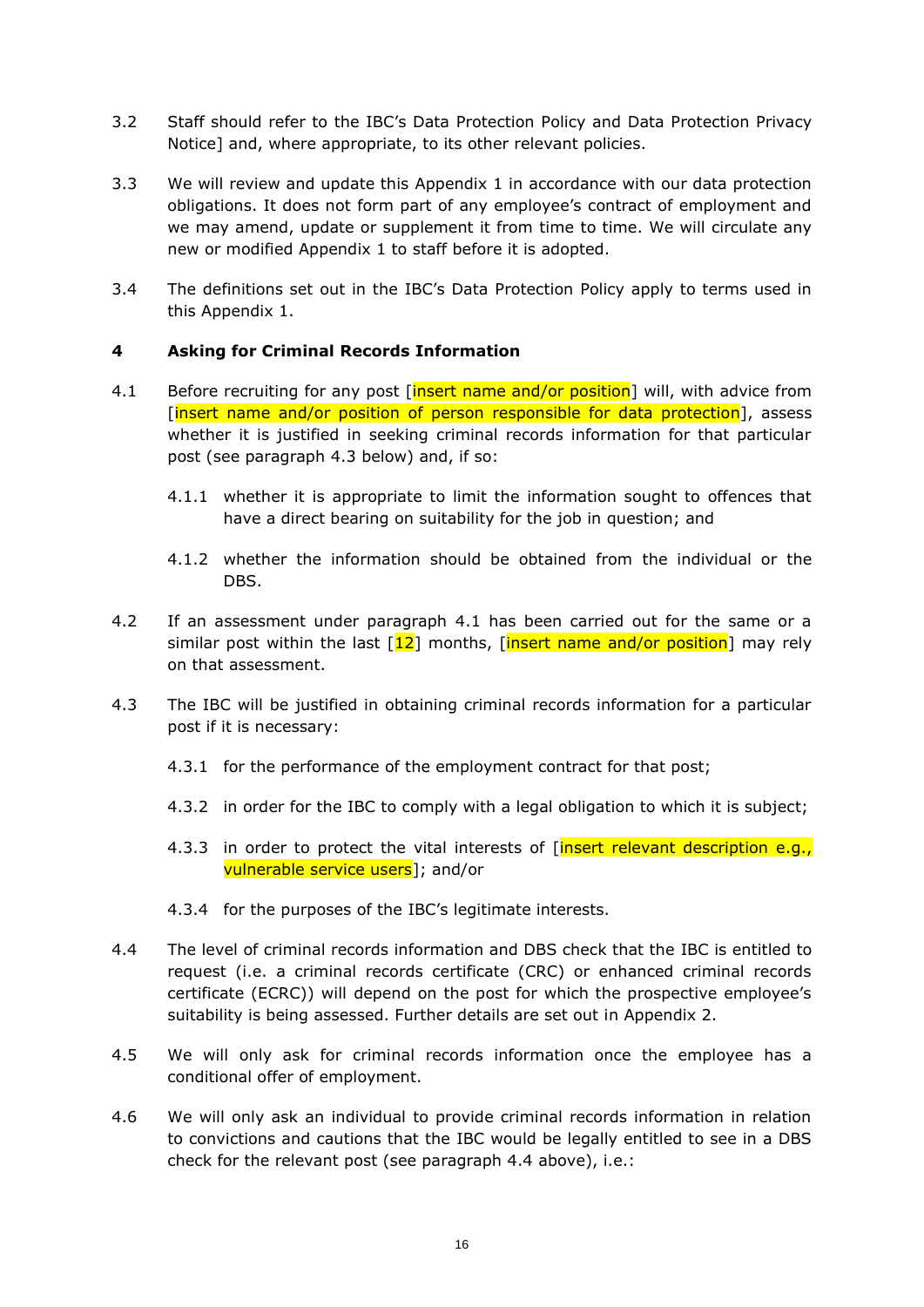- 4.6.1 if the IBC is justified in seeking criminal records information for the post, [and the post is not exempt from the Rehabilitation of Offenders Act 1974], we will ask the individual to complete the criminal records information form set out in [insert description of document], which states that individuals are not required to disclose convictions that are spent under the Rehabilitation of Offenders Act 1974; and
- 4.6.2 **Fif the IBC is justified in seeking criminal records information for the post,** [and the post is exempt from the Rehabilitation of Offenders Act 1974], we will ask the individual to complete the criminal records information form set out in [insert description of document], which asks individuals if they have any convictions, cautions, reprimands or final warnings which are not filtered (or 'protected' as defined by the Rehabilitation of Offenders Act 1974 (Exceptions) Order 1975 (as amended)). For further information on filtering, see Appendix 2.]
- 4.7 If the information sought can be limited to offences that have a direct bearing on suitability for the job in question, the HR department will amend the criminal records information form accordingly.
- 4.8 Where a DBS check is identified as necessary, all application forms, job adverts and recruitment briefs will contain a statement that an application for a DBS certificate will be submitted in the event of the individual being offered the position.
- 4.9 Applicants will only be asked to complete a criminal records information form before an offer of employment is made unconditional; they will not be asked to do so during the earlier short-listing, interview or decision-making stages.
- 4.10 Before an individual is asked to complete a criminal records information form, they will be provided with a copy of this policy.
- 4.11 If the IBC is not justified in seeking criminal records information for the post, it will not ask an applicant for criminal records information.
- 4.12 If it is assessed that the IBC should use the DBS to verify criminal records information, the IBC will:
	- 4.12.1 provide the individual concerned with a copy of the IBC's data handling policy (set out in Appendix 3) before asking them to complete a DBS application form or asking for their consent to use their information to access the DBS update service;
	- 4.12.2 make every subject of a DBS check aware of the existence of the DBS Code of Practice and makes a copy available on request. A copy is available from [www.gov.uk/government/publications/dbs-code-of](http://www.gov.uk/government/publications/dbs-code-of-practice)[practice;](http://www.gov.uk/government/publications/dbs-code-of-practice) and

4.12.3 comply with the DBS Code of Practice.

4.13 **[The IBC will not rely on a previously-issued DBS certificate.]**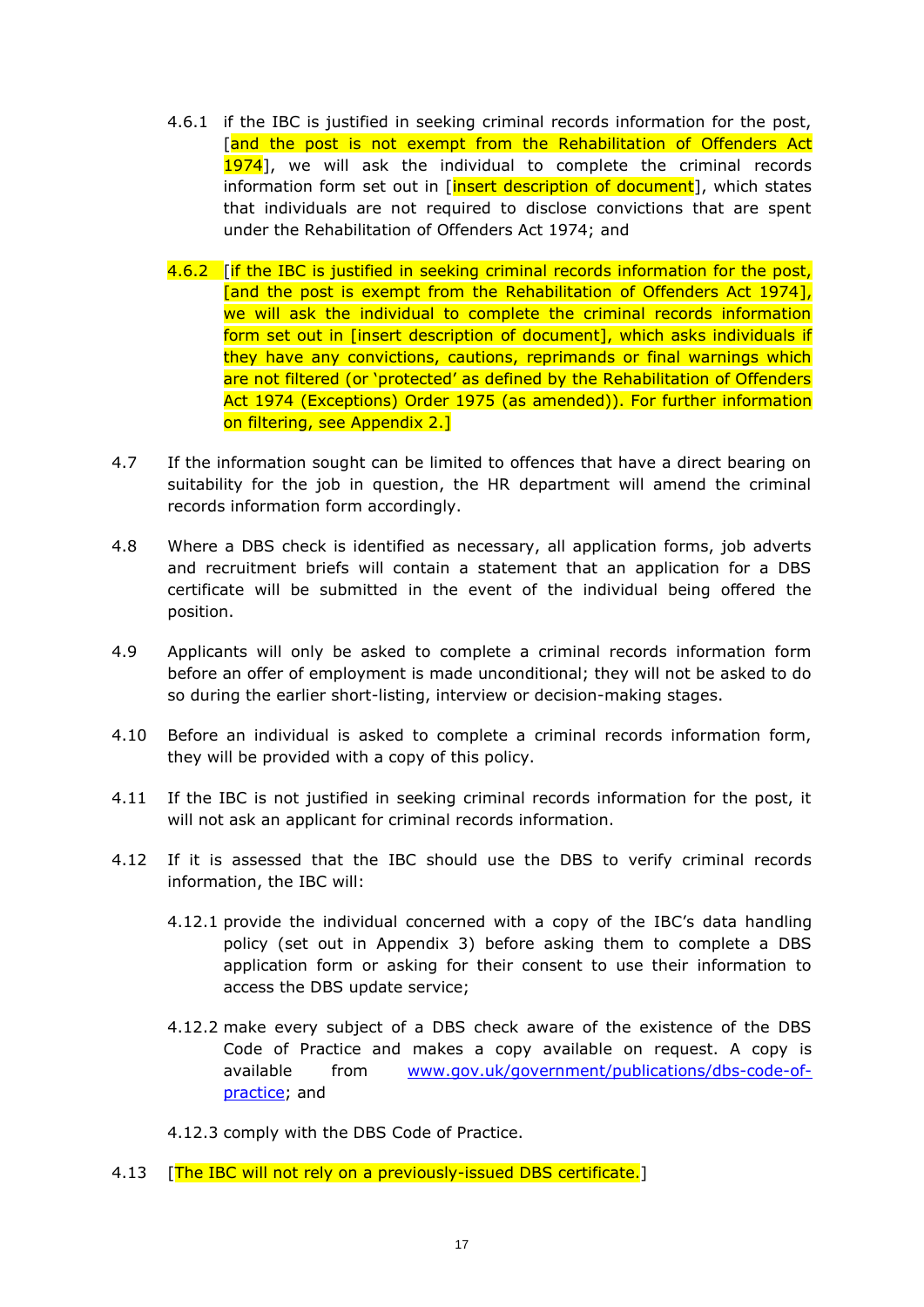- 4.14 Once criminal records information has been verified through a DBS check, the IBC will:
	- 4.14.1 if inconsistencies emerge between the information provided by the individual and the information in the DBS certificate, give the applicant the opportunity to provide an explanation in accordance with paragraph [5;](#page-17-0)
	- 4.14.2 record that a DBS check was completed and whether it yielded a satisfactory or unsatisfactory result; and
	- 4.14.3 delete the DBS certificate and any record of the information contained in it unless, in exceptional circumstances, *[insert name and/or position of* person responsible for data protection] assesses that it is clearly relevant to the ongoing employment relationship  $[e.g.$  to allow for consideration and resolution of any disputes or complaints].
- <span id="page-17-1"></span>4.15 If, in accordance with paragraph [4.14.3,](#page-17-1) **[insert name and/or position of person** responsible for data protection] assesses that the information in the DBS certificate is relevant to the ongoing employment relationship, it (and any record of the information contained in it) will be kept securely for no longer than is necessary (usually no more than six months), and then destroyed.
- 4.16 The IBC will not seek criminal records information from any source other than the individual concerned or the DBS.
- 4.17 DBS certificate information will be handled and kept in accordance with the IBC's policy on handling DBS certificate information set out in Appendix 3.

## <span id="page-17-0"></span>**5 Where an Unprotected Conviction or Caution is Disclosed**

- 5.1 If the IBC has concerns about the information that has been disclosed by the DBS, or the information is not as expected, the IBC will discuss its concerns with the prospective employee and carry out a risk assessment.
- 5.2 [The IBC has a legal duty, when recruiting staff to work in regulated activity with children or vulnerable adults, to check whether they are on the relevant children's or adults' barred list. If a prospective employee's name does appear on the relevant barred list, it would be against the law for the IBC to employ them to work or volunteer with the relevant group.
- 5.3 **If a prospective employee is not barred from working with the relevant group,** but nevertheless has a criminal record, it is up to the IBC to decide on their suitability for the role. The IBC will not refuse a prospective employee employment simply on the basis that they have a criminal record. Before making a decision, the IBC will:
	- 5.3.1 give the prospective employee the opportunity to address its concerns before making any decisions; and
	- 5.3.2 carry out a risk assessment.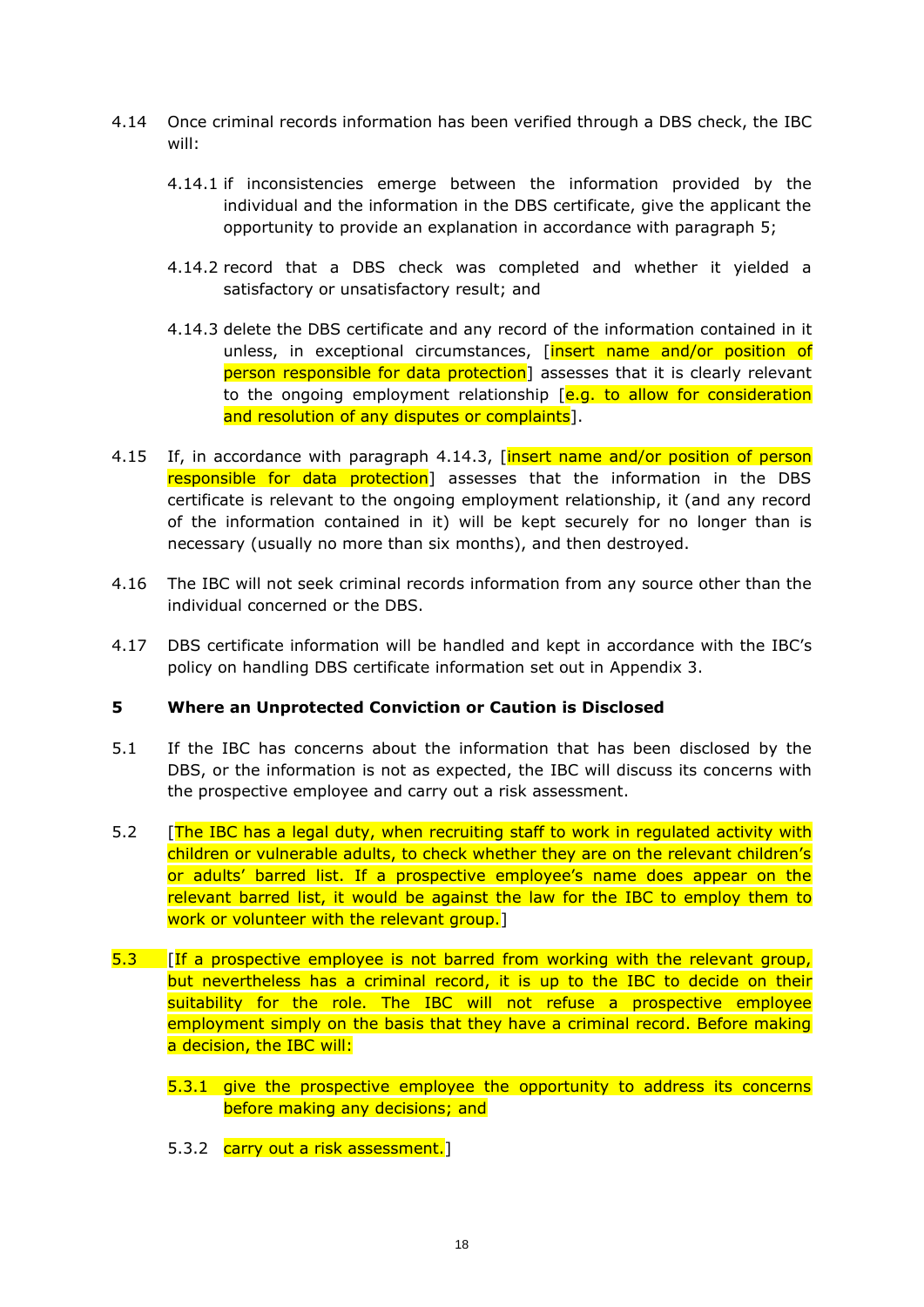- 5.4 In carrying out a risk assessment, the IBC will take account of:
	- 5.4.1 the relevance of the conviction or other matter revealed to the position in question;
	- 5.4.2 the seriousness of the offence or other matter revealed;
	- 5.4.3 the circumstances of the offence;
	- 5.4.4 the age of the offence;
	- 5.4.5 whether there is a pattern of offending; and
	- 5.4.6 whether circumstances have changed since the offending took place.

### **6 Training**

- 6.1 The IBC will ensure that all those within the organisation who are involved in the recruitment process:
	- have been suitably trained to identify and assess the relevance and circumstances of offences; and
	- have received appropriate guidance and training in the relevant legislation relating to the employment of ex-offenders, e.g., the Rehabilitation of Offenders Act 1974.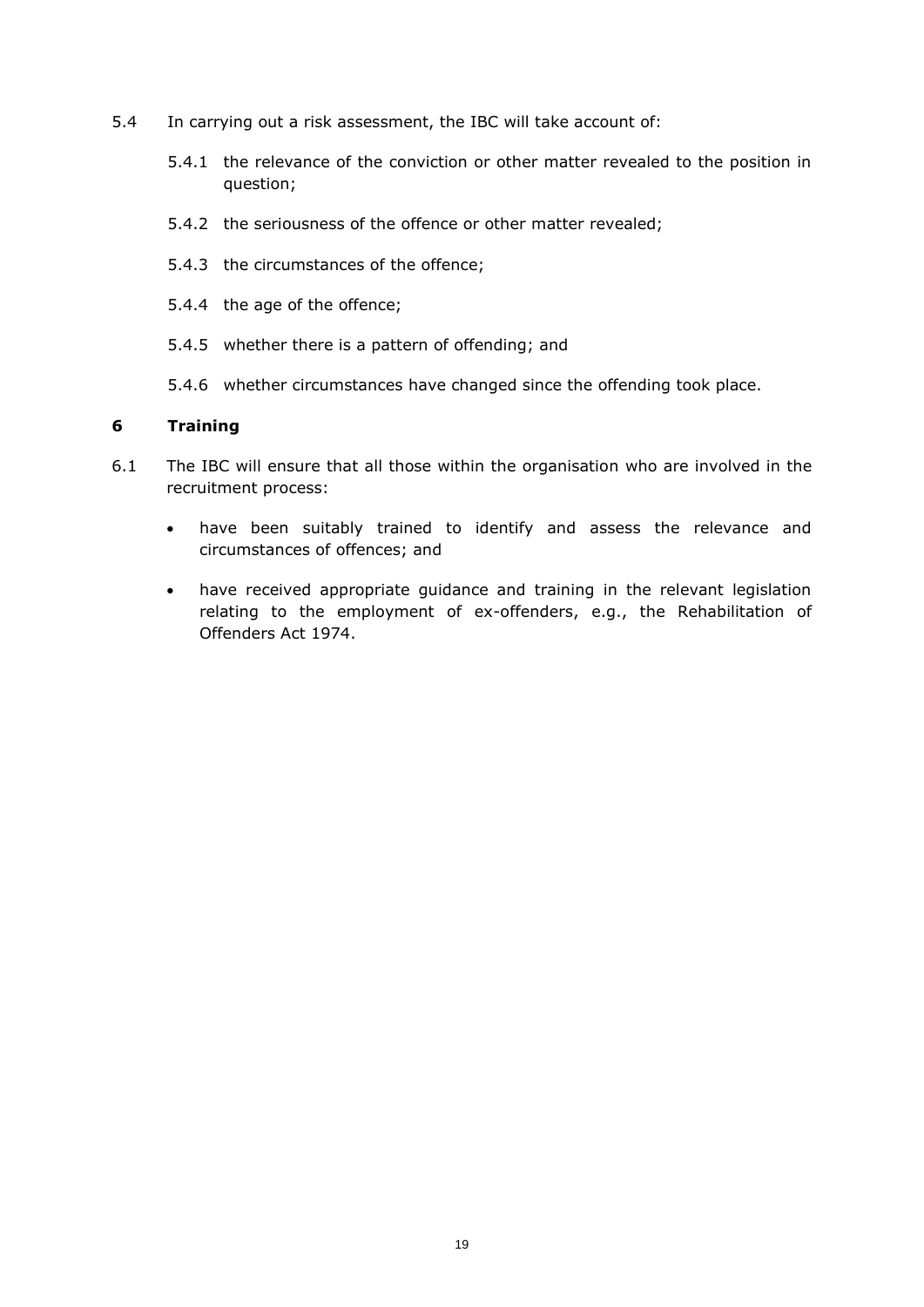## **APPENDIX 2 – LEVEL OF DBS CHECK AND FILTERING**

### **1. Requesting a DBS Certificate**

The level of DBS check that the IBC is entitled to request will depend on the position for which the prospective employee's suitability is being assessed. The IBC may request:

- A Criminal Record Certificate (CRC) if the position is excepted form the protections of the Rehabilitation of Offenders Act 1974 (i.e. included in the Rehabilitation of Offenders (Exceptions) Order 1975, as amended);
- A Enhanced Criminal Record Certificate (ECRC) if the position is (a) excepted from the protections of the Rehabilitation of Offenders Act 1974 (i.e. included in the Rehabilitation of Offenders Act 1974 (Exceptions) Order 1975, as amended; and (b) prescribed in the Police Act 1997 (Criminal Records) Regulations 2002 [and, in addition, a search of the [children's **OR** adults'] barred list if the position is eligible for an ECRC and prescribed in the Police Act 1997 (Criminal Records) Regulations 2009 as one for which the [children's **OR** adults'] barred list may be checked].

## **2. Filtering of Protected Convictions and Cautions**

Certain old and minor convictions and cautions are 'protected' which means:

- They are filtered out of a DBS check;
- They need not be disclosed by prospective employees to the IBC; and
- They will not be taken into account by the IBV in making decisions about employing a prospective employee.

Certain 'listed offences' will never be filtered out (see: [www.gov.uk/government/publications/dbs-list-of-offences-that-will-never-be](http://www.gov.uk/government/publications/dbs-list-of-offences-that-will-never-be-filtered-from-a-criminal-record-check)[filtered-from-a-criminal-record-check\)](http://www.gov.uk/government/publications/dbs-list-of-offences-that-will-never-be-filtered-from-a-criminal-record-check). The list includes offences which are particularly serious, relate to sexual or violent offending or are relevant in the context of safeguarding.

A conviction will be a protected conviction (i.e. filtered) if:

- The offence was not a listed offence;
- It did not result in a custodial sentence (or sentence of service detention);
- It is the individual's only conviction; and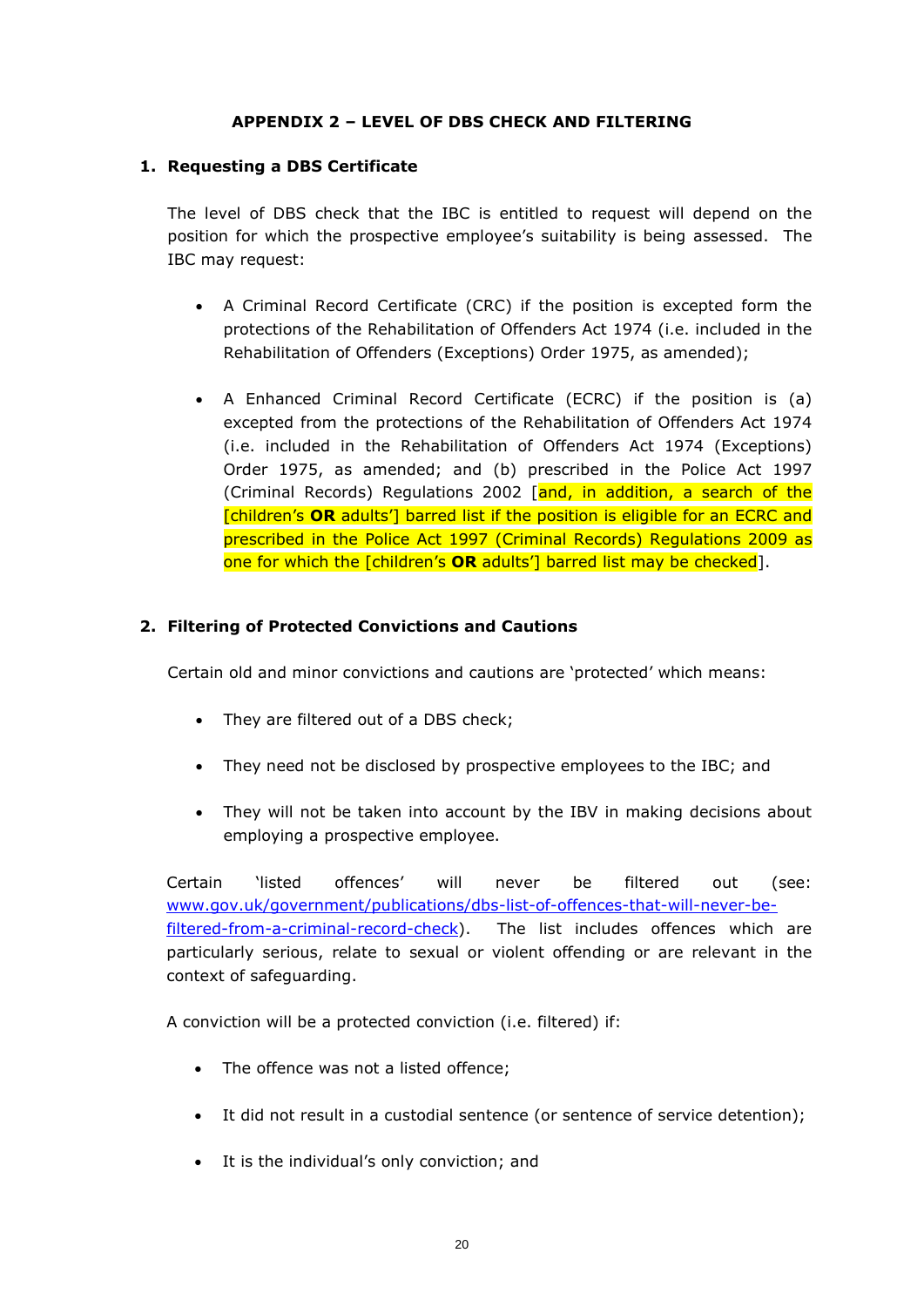• Where the individual was an adult at the time of convictions, 11 or more years have passed since the date of the conviction (or five years six months or more have passed since the date of conviction if the individual was under 18 at the time of conviction).

A caution will be a protection caution (i.e. filtered) if:

- The offence was not a listed offence; and
- Where the individual was an adult at the time of the caution, six year or more have passed since the date of the caution (or two years or more have passed since the date of conviction if the individual was under 18 at the time of conviction).

As part of an ECRC, the police may also disclose information that they reasonably believe is relevant and ought to be included.

Further guidance on filtering is available at: [www.gov.uk/government/collections/dbs-filtering-guidance](http://www.gov.uk/government/collections/dbs-filtering-guidance)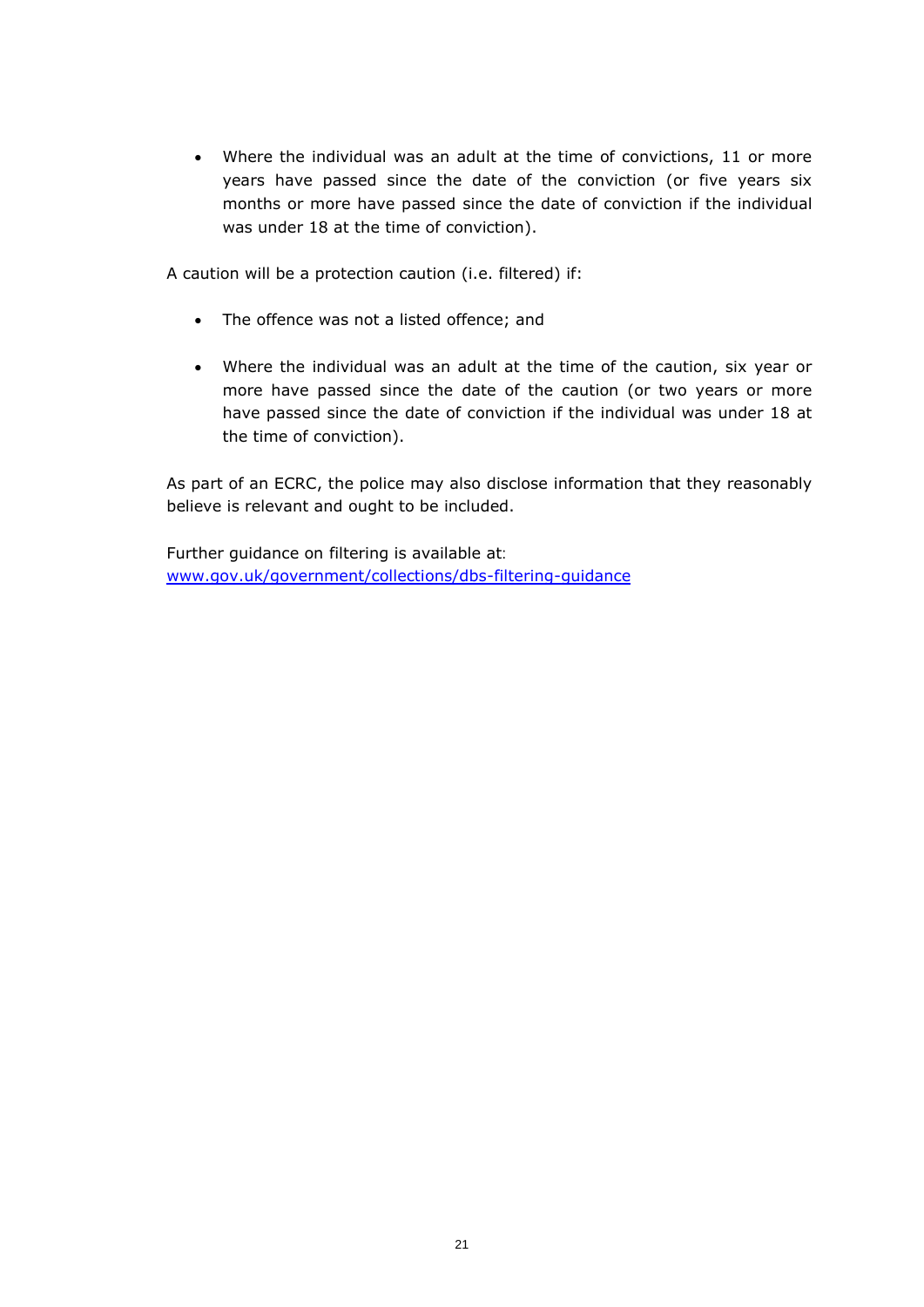### **APPENDIX 3 – DATA HANDLING**

### **1. Storage and Access**

The IBC will ensure that DBS certificate information is kept securely, in lockable, non-portable, storage containers with access strictly controlled and limited to those who are entitled to see it as part of their duties.

## **2. Handling**

In accordance with section 124 of the Police Act 1997, the IBC will ensure that certificate information is only passed to those who are authorised to receive it in the course of their duties. The IBC maintains a record of all those to whom certificates or certificate information has been revealed. It is a criminal offence to pass this information to anyone who is not entitled to receive it.

Once the DBS certificate has been inspected, it will be destroyed in accordance with the code of practice.

## **3. Usage**

Certificate information must only be used for the specific purpose for which it was requested and for which the applicant's full consent has been given.

#### **4. Retention**

Once a recruitment (or other relevant decision) has been made, the IBC does not keep certificate information for any longer than is necessary. This is generally for a period of up to six months, to allow for consideration and resolution of any disputes or complaints.

If, in very exceptional circumstances, it is considered necessary to keep certificate information for longer than six months, we will consult the DBS about this and will give full consideration to the data protection and human rights of the individual before doing so.

Throughout this time, the usual conditions regarding safe storage and strictly controlled access will prevail.

## **5. Disposal**

Once the retention period has elapsed, we will ensure that any DBS certificate information is immediately destroyed by secure means e.g. by shredding, pulping or burning. While awaiting destruction, certificate information will not be kept in any insecure receptacle (e.g. waste bin or confidential waste sack).